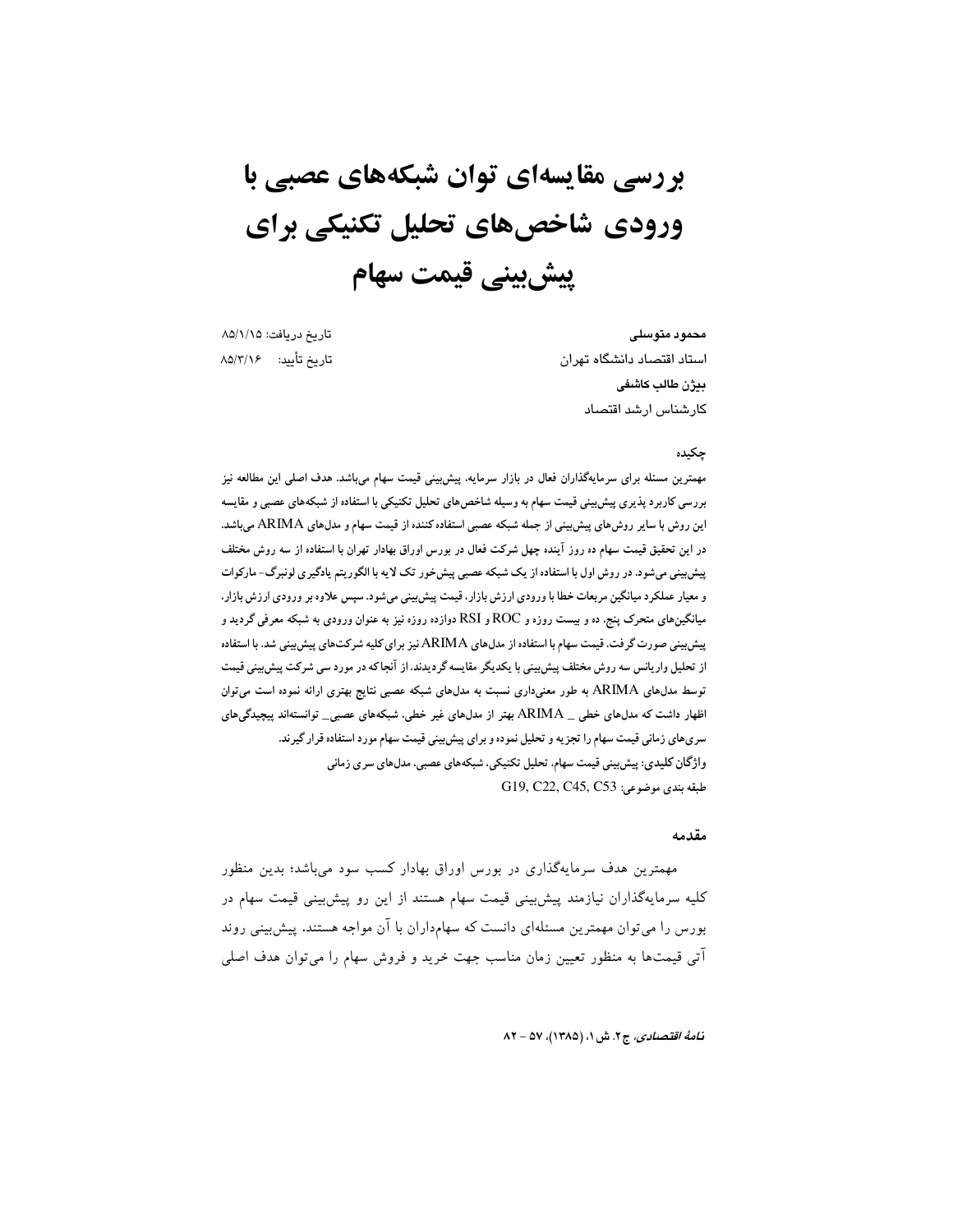سرمایهگذاران در بورس دانست. به طور کلبی یک سرمایهگذار باید با پیش بینبی وضعیت آینده. زمان، محل و حجم سرمایهگذاریهای خود را به گونهای تعیین نماید که بازده حاصل از سبد دارایی او حداکثر شود.

هدف اصلی این مقاله بررسی کاربرد تحلیل تکنیکی با استفاده از شبکههای عصبی، برای پیش بینی قیمت سهام در بورس اوراق بهادار تهران برای شرکتهای جامعه نمونه است. نتایج پیش بینی بر اساس الگوی فوق با مدلهای سری زمانی` و مدل شبکهٔ عصبی استفاده کننده از قیمت سهام مقایسه خواهد شد. متغیر اصلی این مقاله قیمت سهام میباشد. علاوه بر قیمت سهام. سود نقدی و سرمایه شرکتها در سالهای مورد بررسی برای پردازش دادههای مورد استفاده قرار گرفته است. قلمرو مکانی تحقیق ایران میباشد. قلمرو موضوعی تحقیق شرکتهای پذیرفته شده در بورس اوراق بهادار تهران و قلمرو زمانی این مقاله، سابقهٔ قیمتی سهام شرکتهای بورسی از تاریخ ۱۳۸۰/۱۲/۲۹ تا ۱۳۸۳/۱۲/۲۹ می باشد. کل شرکتهای پذیرفته شده در بورس اوراق بهادار تهران جامعه آماری این مقاله را تشکیل میدهند. از بین شرکتهای بورسی طی مراحل مختلف شرکتهایی که حائز شرایط مورد نظر نبودند حذف گردیدند. در مرحله اول به دلیل اینکه دورهٔ مورد بررسی از تاریخ ۱۳۸۰/۱۲/۲۹ تا ۱۳۸۳/۱۲/۲۹ بود، شرکتهایی که طی سالهای ۱۳۸۱. ۱۳۸۲ و ۱۳۸۳ در بورس پذیرفته شدهاند از لیست شرکتهای مورد بررسی حذف گردیدند. در مرحله دوم شرکتهایی که سهامشان در هر کدام از این سه سال (منظور از ۲۹ اسفند ۱۳۸۰ تا ۲۹ اسفند ۱۳۸۱ و به همین ترتیب تا ۲۹ اسفند ۱۳۸۳) درکمتر از ۵۰٪ روزهای معاملاتی مورد معامله قرار گرفتهاند از لیست شرکتهای مورد بررسی حذف گردیدند. در پایان از مجموع ۴۲۳ شرکت پذیرفته شده در بورس اوراق بهادار تا تاریخ ۱۳۸۳/۱۲/۲۹، حدود ۴۷ شرکت حائز شرایط تعریف شده بودند که چهل شرکت از این ۴۷ شرکت به عنوان حجم نمونه انتخاب گردید.

# یار ہای از سابقه مطالعاتی

پیش بینی روند نرخ ارز یکسان سازی شده در ایران: به کارگیری شبکههای عصبی مصنوعی و مقایسه آن با روش،های اقتصاد سنجی، معصومه کاظمینی، پایاننامه کارشناسی ارشد. دانشکده علوم اداری و اقتصاد دانشگاه اصفهان، ۱۳۸۲. در این مطالعه تلاش شده است روند نرخ ارز یکسان سازی شده براساس روش شبکههای عصبی مصنوعی و همچنین روش،های رگرسیون تک معادلهای و سرىهاى زمانى (ARMA) پيشبينى شود. شبكه عصبى از نوع پيش خور پس انتشار خطا با ده واحد

1- Time series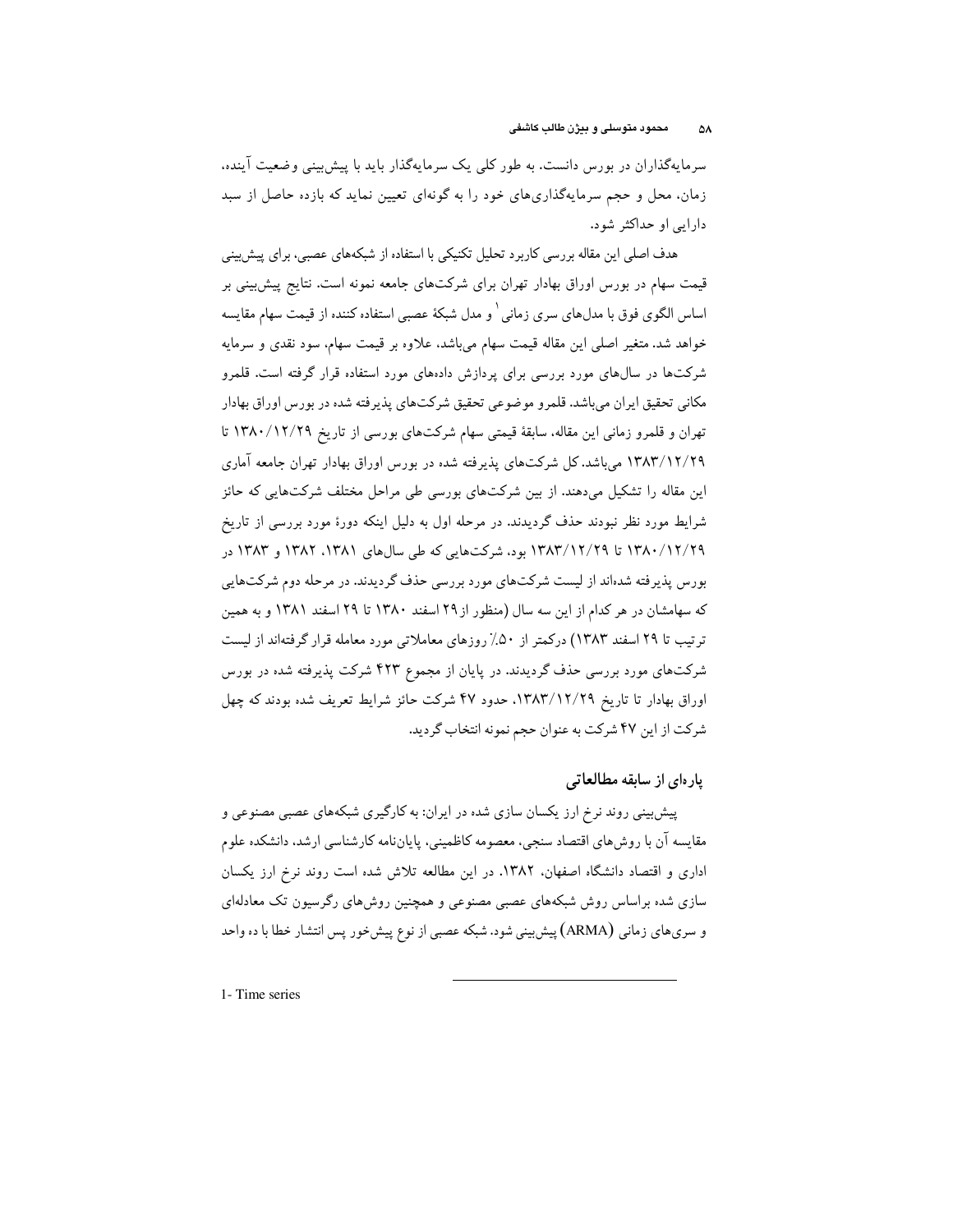در لایه ورودی و در دو سناریوی مختلف بیست و چهل واحد در لایه مخفی و تابع تبدیل تانژانت سیگوموئید برای لایه میانی و لایه خروجی میباشد. ارزیابی روش های پیش بینی قیمت سهام و ارایه مدلی غیر خطی بر اساس شبکههای عصبی، پایان نامه دکترا رشته مهندسی برق، دانشگاه تربیت مدرس، ١٣٧٧ حميد خالوزاده. اين مطالعه با استفاده از اطلاعات سرى زمانى قيمت و بازده سهام چند شرکت در بازار بورس تهران، به پیش بینی قیمت سهام و نیز ارائه مدل بهینه پرداخته است. در این مطالعه از شبکه عصبی سه لایه (لایه ورودی، لایه مخفی و لایه خروجی) استفاده شده است. لایه ورودي پنج نرون، لايه مياني پانزده نرون و لايه خروجي يک نرون دارد و توابع غير خطي از نوع تانژانت هذلولی می،باشد و روش یادگیری پس انتشار خطا است. با استفاده از پنج دادهٔ گذشته پیش بینی صورت گرفته است. اطلاعات مجموعه یادگیری (آموزش) شامل ۷۵٪ اعضای سری زمانی مربوطه است. برای بررسی عملکرد مدل شبکه عصبی، بازده تخمین  $\mathrm{R}^2$  محاسبه گردیده است. این پارامتر نشانگر عملکرد فرآیند تخمین و پیش بینی میباشد. مقدار بزرگ  $\mathrm{R}^2$  نشانگر قابلیت استخراج ساختار فرآیند مولد قیمت در مدل شبکه عصبی بوده. در واقع مخالف فرضیه بازار کارا است. در این پایاننامه پیش بینی قیمت و بازده روز بعد سهم شرکتهای شهد ایران، ایران خودرو، كابل البرز، كيميدارو، توسعه صنايع بهشهر و TEPIX (شاخص قيمت سهام در بورس تهران) صورت گرفته است. روشهای پیش بینی نیز مدلهای خطی ARMA و شبکههای عصبی می باشد. عملکرد ضعیف مشاهد شده دال بر عدم کارایی مدلهای خطی ARMA در فرآیند پیش بینی درازمدت است. مدلسازی و پیش بینی توسط شبکههای عصبی نیز صورت پذیرفته است. شبکههای عصبی، درگیر مشکلات رایج مدلسازی کلاسیک (مانند بررسی ایستایی سریزمانی) نمیباشند. نتایج حاصله از فرآیند پیش بینی سی روز، قیمت و بازده سهام و سری زمانی TEPIX، نشانگر عملکرد مطلوب مدلهای به دست آمده با ساختار پیشنهادی در فرآیند پیش بینی دراز مدت است.

پیش بینی کوتاهمدت قیمت نفت خام با استفاده از شبکه عصبی پیش خور. دراین مقاله با استفاده از یک شبکه پیشخور سه لایه قیمت نفت با یک مدل اتورگرسیو پیش بینی شده است. در این مطالعه با معبار ها MSE عملکر د مدل سنحیده شده است.

کاربرد شبکههای عصبی در پیش بینی سریهای زمانی و مقایسه آن با مدلهای ARIMA، محمد رضا اسکوئی. در این مقاله با استفاد از شبکههای عصبی سریهای زمانی دادههای اقتصادی پیش بینی شدهاند. شبکه مورد استفاده، شبکه چند لایه پرسپترون میباشد و الگوریتم محاسباتی یادگیری پس انتشار خطا می باشد که از روش لونبرگ-مارکوات استفاده شده است.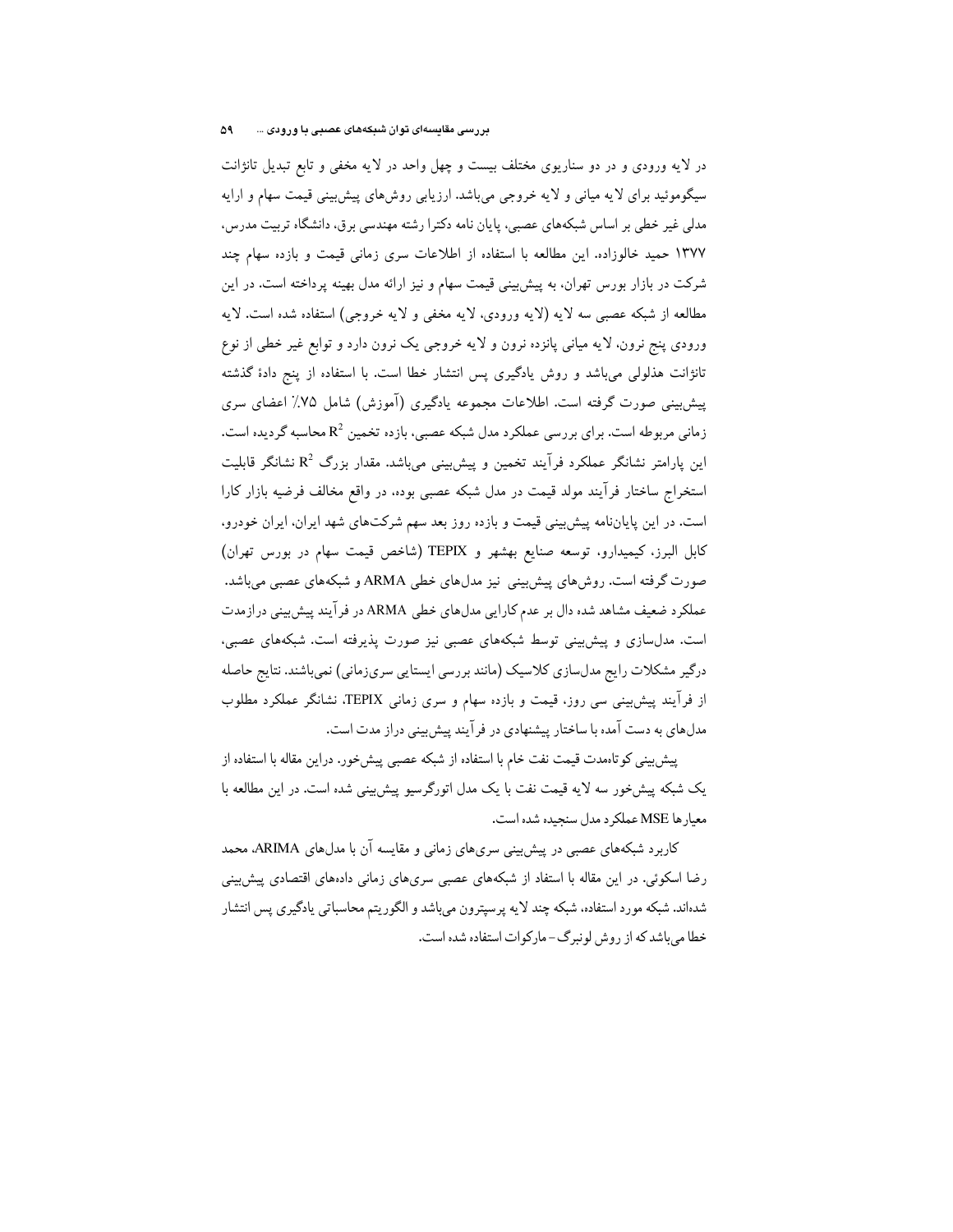شاخصهاي تحليل تكنيكي

١- ميانگين متحرک

یکی از مهمترین و پر استفادهترین ابزار تحلیلگران تکنیکی در بازار سهام، میانگینهای متحرک میباشد. انواع گوناگون میانگینهای متحرک برای نمایش دادن نوسانهای قیمتها مورد استفاده قرار میگیرند و تصویر شفافتری از روند تغییرات قیمت اوراق بهادار ارایه مینمایند.

میانگین متحرک ساده: میانگین متحرک ساده`از طریق جمع کردن قیمتها (معمولاً قیمتهای بسته شدن) برای چند دوره (ساعت، روز، هفته و غیره) و تقسیم نمودن آن بر تعداد این دورهها محاسبه مي شود. فرمول كلي محاسبه ميانگين متحرک به شکل زير مي باشد:

$$
M_{T} = \frac{P_{T} + P_{T-1} + P_{T-2} + \dots + P_{T-N+1}}{N}
$$

$$
M_{T} = \frac{1}{N} \sum_{t=T-N+1}^{T} Pt
$$

در فرمول فوق MT میانگین متحرک ساده T دوره های، Pt قیمت سهم در دوره T و N تعداد دورههای میانگین متحرک میباشد.

۲- شاخص قدرت نسبی، RSI

1-Simple moving average 2- Welles wilder

۳-کنی، امیر عباس، *مبانی تحلیل تکنیکی*، چاپ اول، تهران ۱۳۸۳.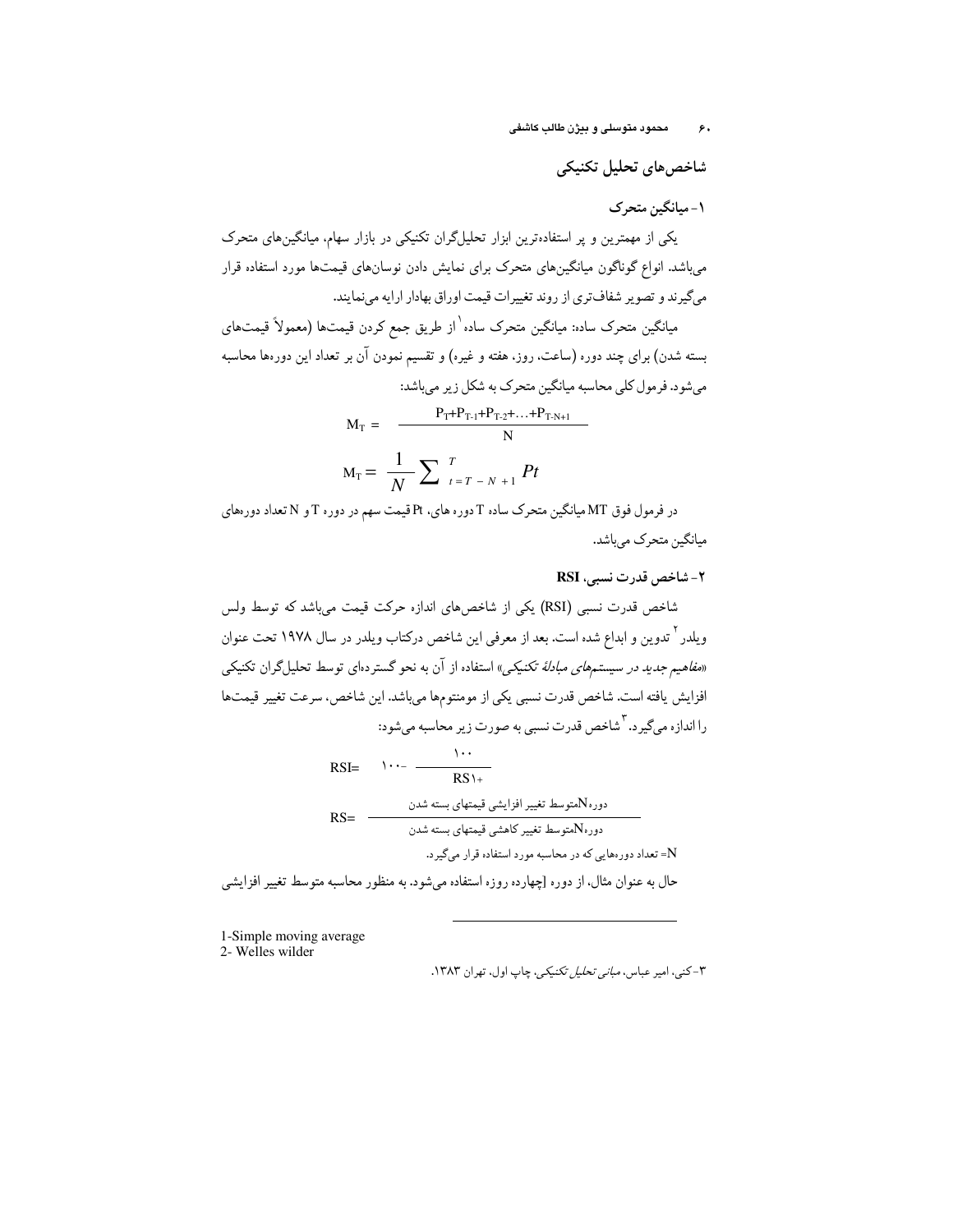قیمتها،کل تغییر افزایشی قیمتها درچهارده روز آخر با هم جمع و سپس بر ۱۴ تقسیم میشود. متوسط تغییر کاهشی قیمتها نیز از طریق جمع کردن کل تغییرکاهشی قیمتها چهارده روز آخر و تقسیم آن بر ۱۴ محاسبه میشود. از تقسیم حاصل دو میانگین فوق، قدرت نسبی (RS) به دست میآید. با جایگزینی رقم RSدر فرمول مربوط، رقم شاخص قدرت نسبی روز اول به دست می آید.هر چه تعداد دور.های مورد نظر بیشتر باشد، RSI با ثباتتر خواهد بود و علامتهای کمتری تولید خواهد شد.

#### ٣-نرخ تغيير، ROC

ساده ترین مومنتوم، ROC می باشد و با استفاده از قیمت امروز و قیمت n دورهٔ گذشته بدست می آید. به عنوان مثال، ROC5 براى امروز از نرخ تغيير قيمت امروز به پنج روز گذشته بدست مى آيد. براى روزهای بعدی نیز همین روند ادامه می یابد.

$$
\text{ROC} = \frac{P_t - P_{t-n}}{P_{t-n}} \quad \times \setminus \cdots
$$

در فرمول فوق ROC، نرخ تغییر و Pقیمت در دورههای مختلف میباشد.

اگر چه ROC5 و ROC12 متداولتر میباشد اما الزامی به استفاده از پنج و دوازده وجود ندارد و میتوان از اعداد دیگری نیز استفاده کرد، اما باید توجه داشت هر چه فاصله روزها افزایش می یابد ممکن است نو سانات کمتر شود.

#### یر دازش دادهها

دادههای سری زمانی شرکتهای حجم نمونه از پایگاه اطلاعات شرکتهای بورسی سازمان بورس اوراق بهادار دریافت گردید. سپس با بررسی گزارشات مجمع عمومی و فوق العاده صاحبان سهام شرکتهای فوق که در کتابخانه سازمان بورس اوراق بهادار موجود میباشد. افزایش سرمایه شرکتهای نمونه طی سالءای مورد بررسی استخراج گردید. از آنجا که اکثر شرکتهای طی دوره مورد بررسی با یک یا چند افزایش سرمایه مواجه بودند تغییرات قیمت سهام نمیتوانست نشان دهنده تغییرات واقعی بازده سهام باشد. همچنین طی این سال@ شرکتها به پرداخت سود نقدی اقدام نمودهاند که این پرداخت سودها نیز باید در قیمتها منظور میگردید. از این رو دادههای قیمت تمامی شرکتهای جامعه نمونه در تعداد سهام این شرکتها ضرب گردید تا ارزش بازار شرکتها محاسبه شود. همچنین پرداخت سودهای نقدی نیز قبل از محاسبه ارزش بازار شرکتها، در قیمتها لحاظ گردید. درتمامی مدلهای این مقاله ابتدا ارزش بازار شرکتها برای ده دوره (در اینجا ده روز معاملاتی) پیش بینی شده و سپس با تقسیم نمودن مقادیر پیش بینی ارزش بازارها بر تعداد سهام شرکتها، قیمت سهام برای ده روز برآورد گردیده است.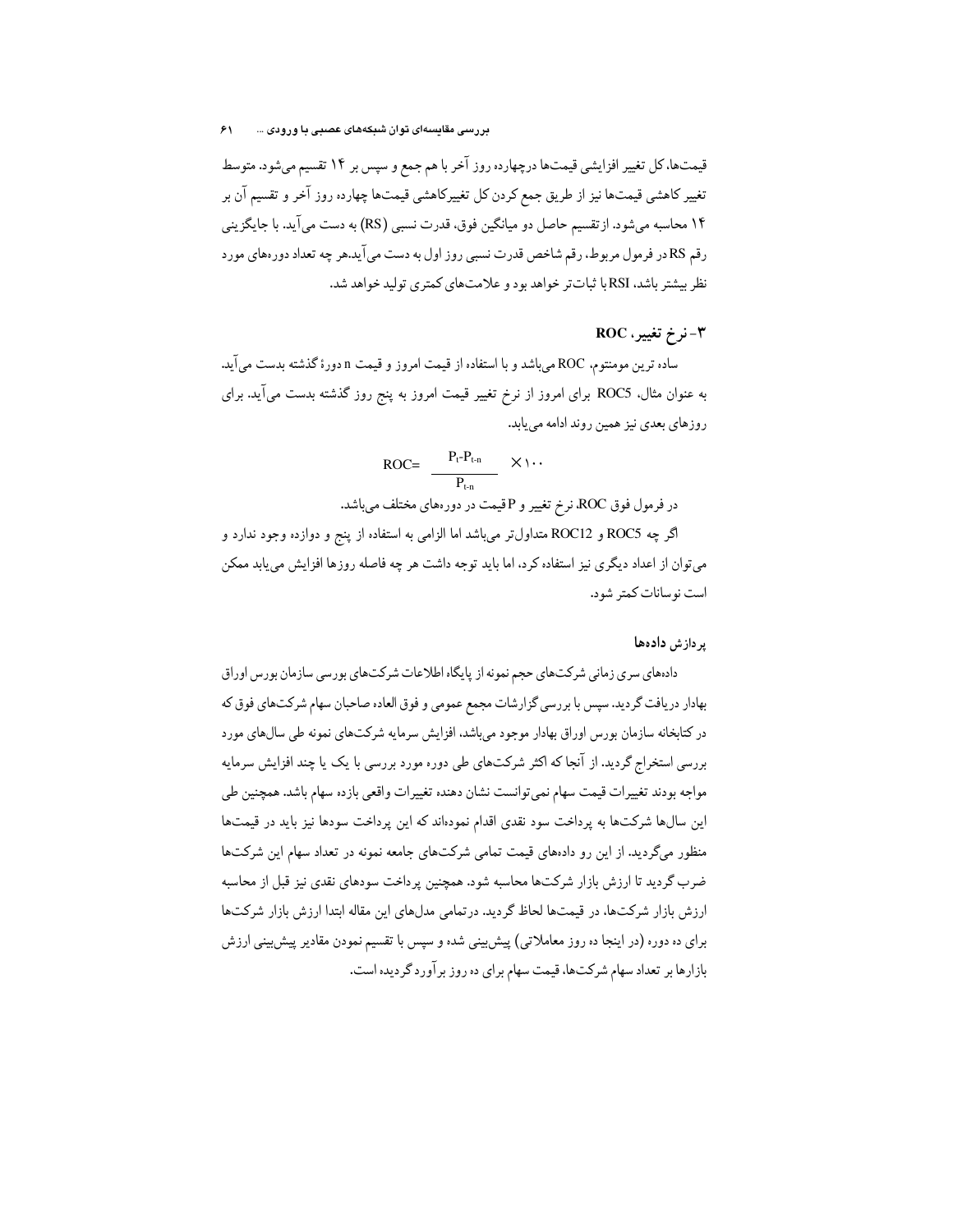شبکههای عصبی

شبکههای عصبی مصنوعی <sup>۱</sup> که به اختصار شبکه عصبی نامیده میشود، روشی ریاضی است که قصد دارد با استفاده از شبیهسازی ساختار نرونهای مغز انسان، اطلاعات را تجزیه و تحلیل کند و برای پیش بینی یا طبقهبندی مورد استفاده قرار دهد. شبکههای عصبی از جنبههای توپولوژی، ساختاری و روشهای یادگیری به انواع مختلفی تقسیم میشوند و هر یک در کاربردهای خاصی عملکرد مناسبی از خود نشان میدهند. شبکههای عصبی چند لایه پیشخور (MLP)<sup>۲</sup> که شبکههای عصبی چند لایه پرسپترون نیز نامیده میشوند با روش یادگیری پس انتشار خطا (BP) "یکم از متداول ترین شبکههای کاربردی است که در این مقاله برای پیش بینی سریهای زمانی مورد استفاده قرار میگیرند. در مباحث نظري اثبات شده كه شبكه MLP در صورت انتخاب صحيح ساختار داخلي قادر است هر گونه سيستم غير خطي را مدل کر ده و شبیه سازی کند.

معر في خصوصيات شبكههاي عصبي

معيار عملكرد شبكه عصبى

حداقل کردن میانگین مربعات خطا MSE کبر روی دادههای آموزش به عنوان تابع عملکرد شبکه در نظر گرفته شده است.

بر نامه بر آورد پارامتر های شبکه

برآورد پارامترها در یک مدل شبکه عصبی، یک فرآیند سیستماتیک نیست، بلکه با استفاده از روش سعی و خطا و تکرار آزمایش های مختلف امکان پذیر است. دراین تحقیق، جهت تحلیل دادها و برآورد پارمترهای مدل از نرم افزار MATLAB استفاده شده است. به منظور شناسایی بهترین برآورد پارامترها باید آزمایش به دفعات زیاد تکرار شود. بدین منظور از برنامه نوشته شده در محیط نه م افزار MATLAB استفاده شده است که با تکرار آزمایشها به طور اتوماتیک، پارامترهای شبکهای که بهترین عملکرد را داشته است برآورد میکند.

منظم كردن<sup>٥</sup>

نظر به اینکه در برخی از مواقع در صورت انجام پیش پردازش مناسب بر روی دادها، فرایند

- 2- Multi Layer Feed forward Neural Network MLP
- $3 Back propagation BP$
- 4- Mean squared error-MSE
- 5- Regularization

<sup>1-</sup> Artificial Neural Network- ANN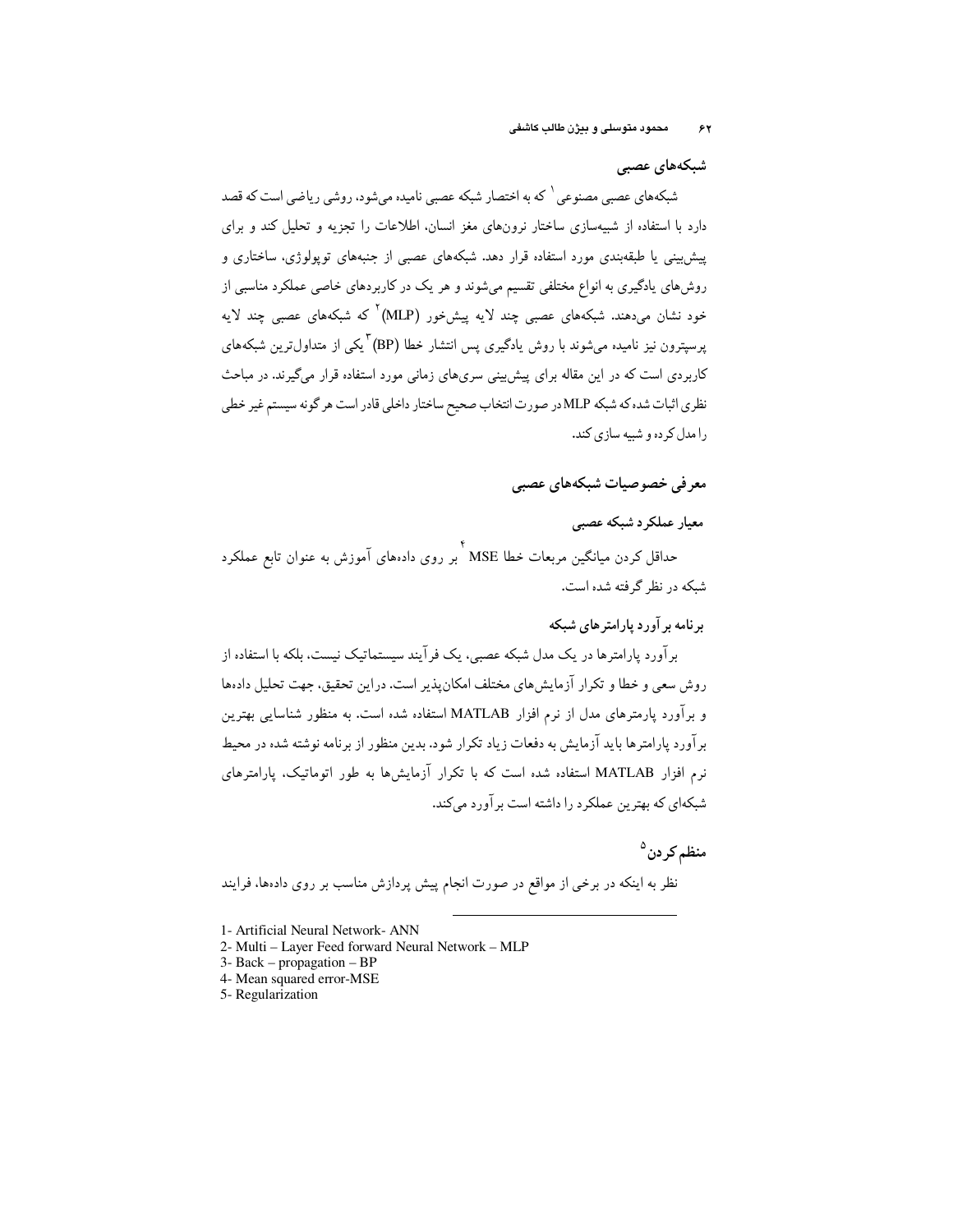بررسی مقایسەای توان شبکەهای عصبی با ورودی ... ۶۳

یادگیری شبکه تسهیل میشود و شبکه عملکرد بهتری را از خود نشان میدهد، تمامی دادههای ورودی به شبکههای عصبی در این مقاله در ابتدا با تبدیلاتی بین بازهٔ ۱- و ۱ قرار میگیرد.

نسبت دادههای آموزش و آزمایش

در این مقاله برای تعیین اندازه مناسب دادههای آموزش و آزمایش، نسبتهای ۸۰ ۷۵ ۸۵ و۹۵ درصد برای مجموعه آموزش و باقیمانده دادهها برای مجموعه آزمایش در نظر گرفته میشود که بهترین عملکرد شبکه عصبی برای هریک از شرکتها به تفکیک مدلهای مختلف شناسایی میگردد. نسبت دادهعای آموزش و آزمایش در جداول مربوط به مشخصات شبکه برای شرکتها ارائه شده است.

# تابع محرک شبکه

تابع محرک لایه خروجی شبکه با توجه به ماهیت مسئله، تابع تبدیل خطی میباشد. در مورد لایه پنهان شبکه، در تمامی مدلهای این مقاله از تابع تبدیل تانژانت هیپربولیک استفاده شده است كه به فرم زير مىباشد:

$$
f(a) = \frac{e^{n} - e^{-n}}{e^{n} + e^{-n}}
$$

### الگوريتم آموزش شبكه

از قاعده یادگیری در شبکه عصبی، جهت یاد دادن کاری خاص به شبکه استفاده می شود. برای این کار از رویهای که وزنها و بایاسهای شبکه را اصلاح می $\mathrm{d}$ ید استفاده میشود که «الگوریتم آموزش» نامیده میشود. استفاده از الگوریتمهای مختلف زیر مجموع الگوریتم پس انتشار خطا مانند. لونبرگ- مارکوات یا الگوریتم شبه نیوتنی (BFGS) توسط محققین برای شبکههای عصبی پیشخور توصیه شده است. در تمامی مدلهای این مقاله از الگوریتم یادگیری لونبرگ- مارکوات استفاده شده است.

#### تعداد لا بهها و نر ونهای شبکه

در این مقاله از شبکههای عصبی پیش خور با یک لایه پنهان برای پیش بینی استفاده شده است. لایه ورودی: تعداد نرونهای لایه ورودی به تعداد وقفهها و سایر ورودیهای شبکه بستگی دارد و برای مدلهای و شرکتهای مختلف، متفاوت میباشد. به عنوان مثال، برای مدلی که تعداد وقفه بهینه آن ۷ می باشد، تعداد نرونهای لایه ورودی ۷ بوده و برای مدلی که تعداد وقفه بهینه آن ۴ و ورودی های میانگین متحرک ۵، ۱۰ و ۲۰ روزه و RSI و ROC، ۱۲ روزه نیز به آن داده میشود.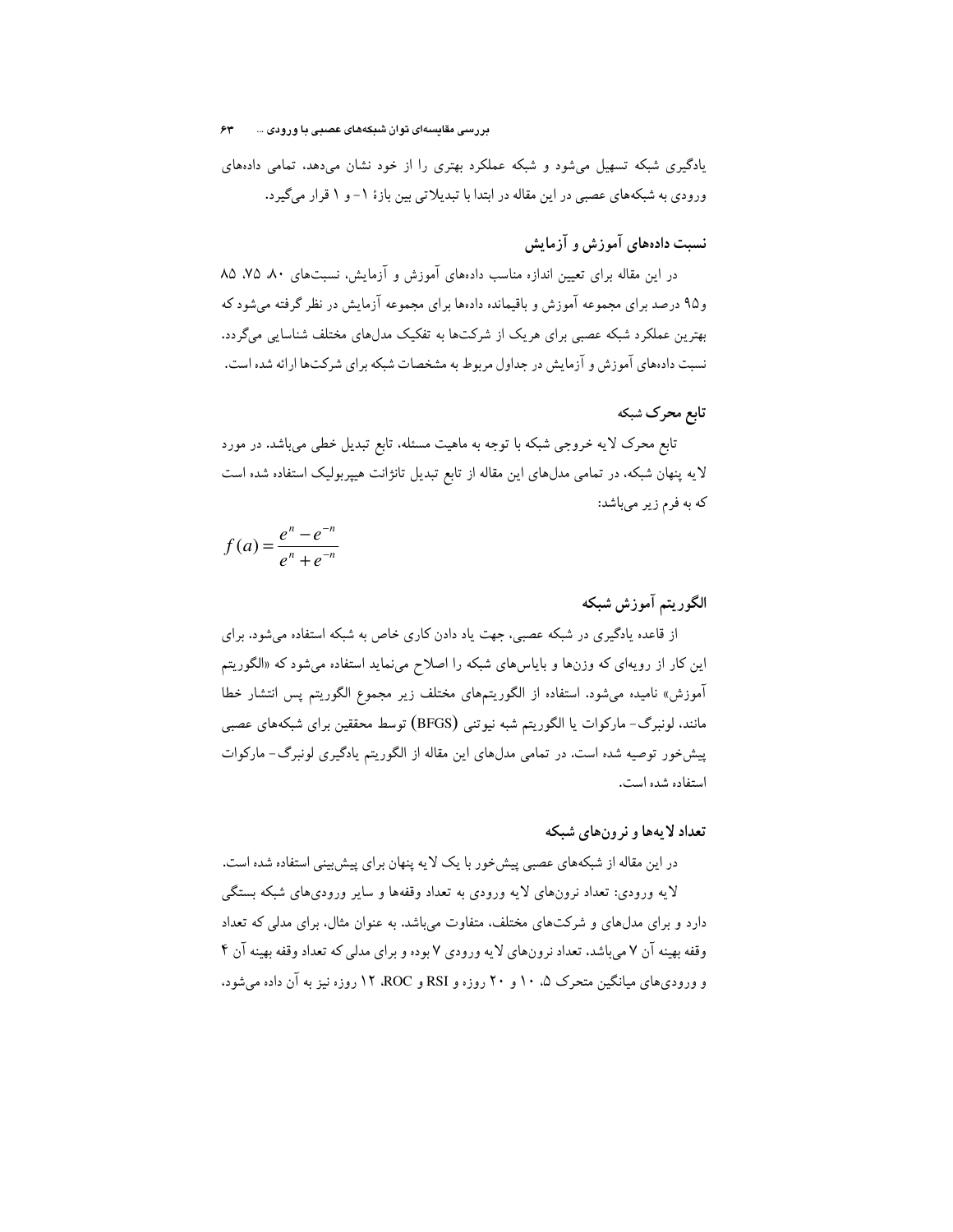تعداد نرونهای لایه ورودی ۹ میباشد

لایه پنهان: تعداد نرونهای لایه پنهان برای هر کدام از مدلها متفاوت میباشد. حداکثر نرون انتخاب شده برای لایه پنهان در برنامه، ده نرون می باشد (قابلیت افزایش یا کاهش تعداد نرون وجود دارد) که شبکه پس از اتمام فرآیند آموزش، تعداد نرون بهینه لایه پنهان را برآورد میکند. تعداد نرونهای لایه پنهان برای تمامی شرکتها و مدلهای مختلف در جداول مربوطه ارائه شده است.

لايه خروجي: لايهٔ خروجي شبکه يک نرون دارد. بدين ترتيب شبکه در هر مرحله ارزش بازار شرکت را برای یک دورهٔ بعد پیش بینی میکند و با جایگزینی های مکرر، پیش بینی را تا دورهٔ آخر (دهم) ادامه می دهد.

# توقف فرايند آموزش توسط روش Early Stopping

انتخاب زمان مناسب براي توقف آموزش يک شبکه عصبي بسيار مهم ميباشد چراکه آموزش بيش از اندازه مناسب شبکه باعث فوق العاده منطبق شدن <sup>۱</sup> شبکه می شود. هنگام آموزش یک شبکه عصبی، در مرحله نخست دادهها به دو مجموعه آموزش و آزمون تقسیم میشود. نخست توسط مجموعه آموزش، شبکه آموزش داده می شود. به عنوان مثال، می توان ۷۵ با ۸۰ درصد دادها را به عنوان محموعه آموزش به شبکه معرفي نمود سپس با استفاده از مجموعه آزمون. شبكه ارزيابي ميشود تا نحوۀ عملكرد شبكه ارزيابي شود. در خلال آموزش، ميزان خطاي بين خروجي مطلوب و خروجي واقعي اندازهگيري مي شود.

هدف فاز آموزش، كاستن مقدار خطا ازطريق تعديل اوزان مىباشد، لذا درخلال آموزش، مربع خطا باید کاهش یابد آموزش زمانی متوقف خواهد شد که این مقدار به میزان بسیار زیادی کاهش یابد. درنتیجه مطلوب است که خطا تا بیشترین حد ممکن کاهش یابد اما در عمل مشخص شده است که شبکهای که خطای آن بر روی مجموعه آموزش تا بیشترین حد ممکن کاهش یافته است. برروی مجموعه آزمون به درستی عمل نمیکند. این پدیده را آموزش مبالغهای<sup>۲</sup>گویند و گفته می شود که شبکه بر روی دادههای آموزش فوق العاده منطبق شده است. در نتیجه توانایی شبکه عصبی برای یادگیری و تعمیم آن بر اثرآموزش مبالغهای کاهش یافته است.

برای رفع این مشکل در این مقاله از روش Early Stopping استفاده شده است. در این روش مجموعه دادها به سه مجموعه يادگيري، آزمون و تعيين اعتبار <sup>٦</sup>تقسيم مي شود. ابتدا آموزش شبكه با به کارگیری مجموعه آموزش انجام میگیرد و با استفاده از روش MSE اوزان شبکه تنظیم میشوند. در

1-Over-fitting 2- Over-Training 3-Validation set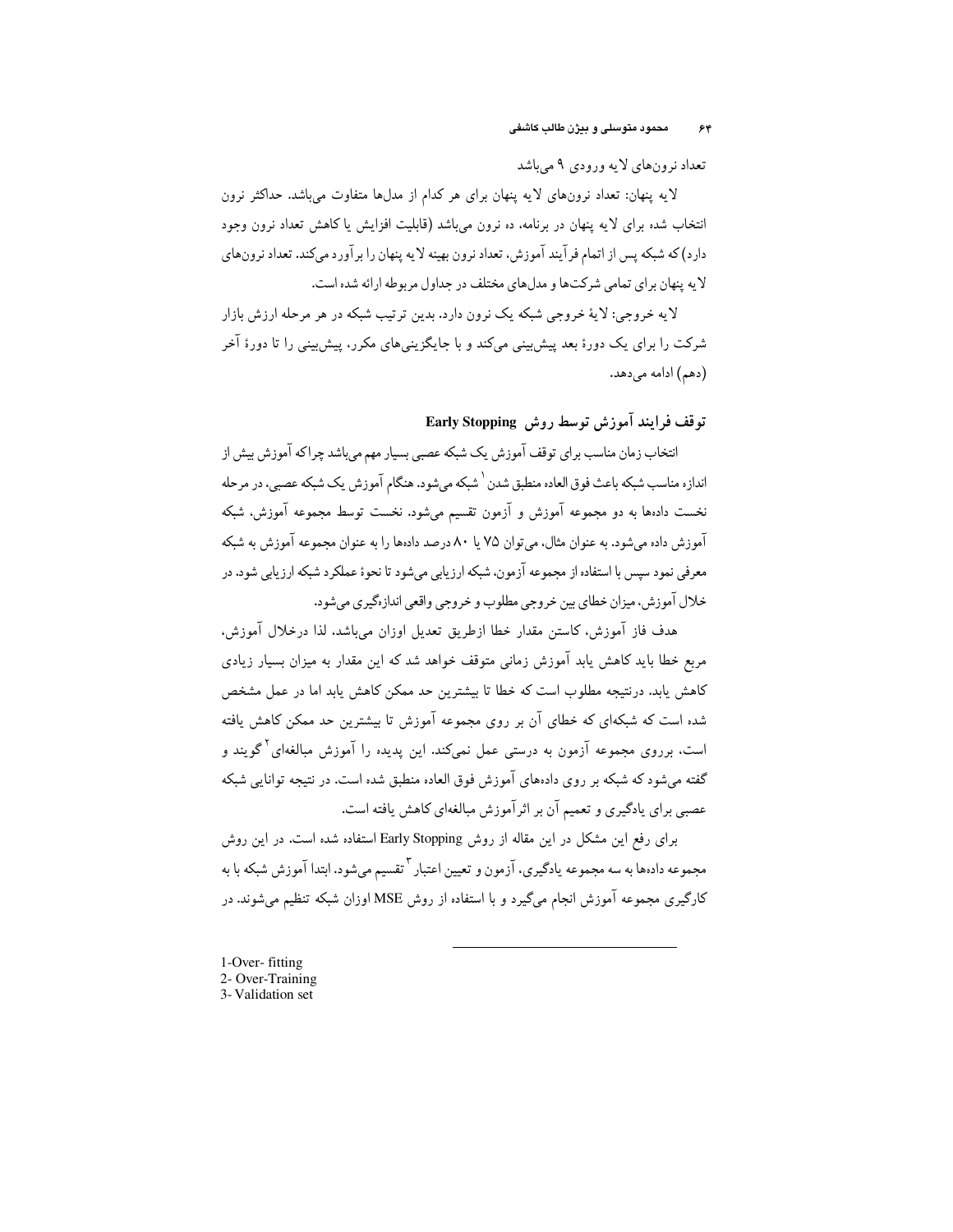خلال آموزش شبکه، دادههای مجموعه آزمون نیز به شبکه نشان داده می شوند و مقدار خطا ثبت می شود (این نکته قابل توجه میباشد که زمانی که مجموعه آزمون به شبکه نشان داده می شود. اوزان تعدیل نمي شوند و تعديل اوزان تنها پس از ارائه مجموعه آموزش به وسيله پس انتشار انجام مي شود).

در طول فرآیند آموزش، میزان خطای بین خروجی مطلوب و خروجی واقعی باید کاهش یابد. این مجموعه دادهها که خطای ناشی از نشان دادن دادههای آزمون میباشد به عنوان مجموعه تعیین اعتبار شناخته میشود. در نقطهای از فرآیند آموزش، مقدار خطای مجموعه تعیین خطا از کاهش یافتن باز می،ماند و حتی ممکن است افزایش یابد. در این نقطه آموزش مبالغهای شروع میشود و شبکه شروع به انطباق بیش از حد با مجموعه آموزش می;ماید. در صورتی که در نقطهای که از آنجا خطای مجموعه آزمون شروع به بالا رفتن میکند. آموزش متوقف شود. میتوان از آموزش مبالغهای احتناب کرد (این نکته در شکل ۱ نشان داده شده است).



شکل ۱- خطای مرتبط با مجموعههای آموزش و آزمون (درخلال آموزش)

پیش بینی قیمت سهام با استفاده از شبکه عصبی و ورودی قیمت برای پیش پینی یک سری زمانی با استفاده از یک شبکه عصبی با i ورودی و یک خروجی می توان نوشت:  $y_t = f(y_{t-1}, y_{t-2}, \dots, y_{t-i}) + \varepsilon_t$ دراین رابطه yt مشاهده در لحظه t و  $\mathcal{E}_t$  مقدار خطا در لحظه t است. در این حالت اگر از یک شبکه عصبی به جای تابع f استفاده شود، یک مدل اتو رگرسیو بوجود خواهد آمد. حال فرض میشود مشاهده قبلی  $y_1, y_2, y_3, \ldots, y_n$  به عنوان مجموعهای برای آموزش شبکه عصبی در دسترس است و هدف پیش بینی یک مرحله بعد میباشد '.

<sup>1-</sup> Essenreter, Robert. "Time series prediction with neural nets." 1996, CES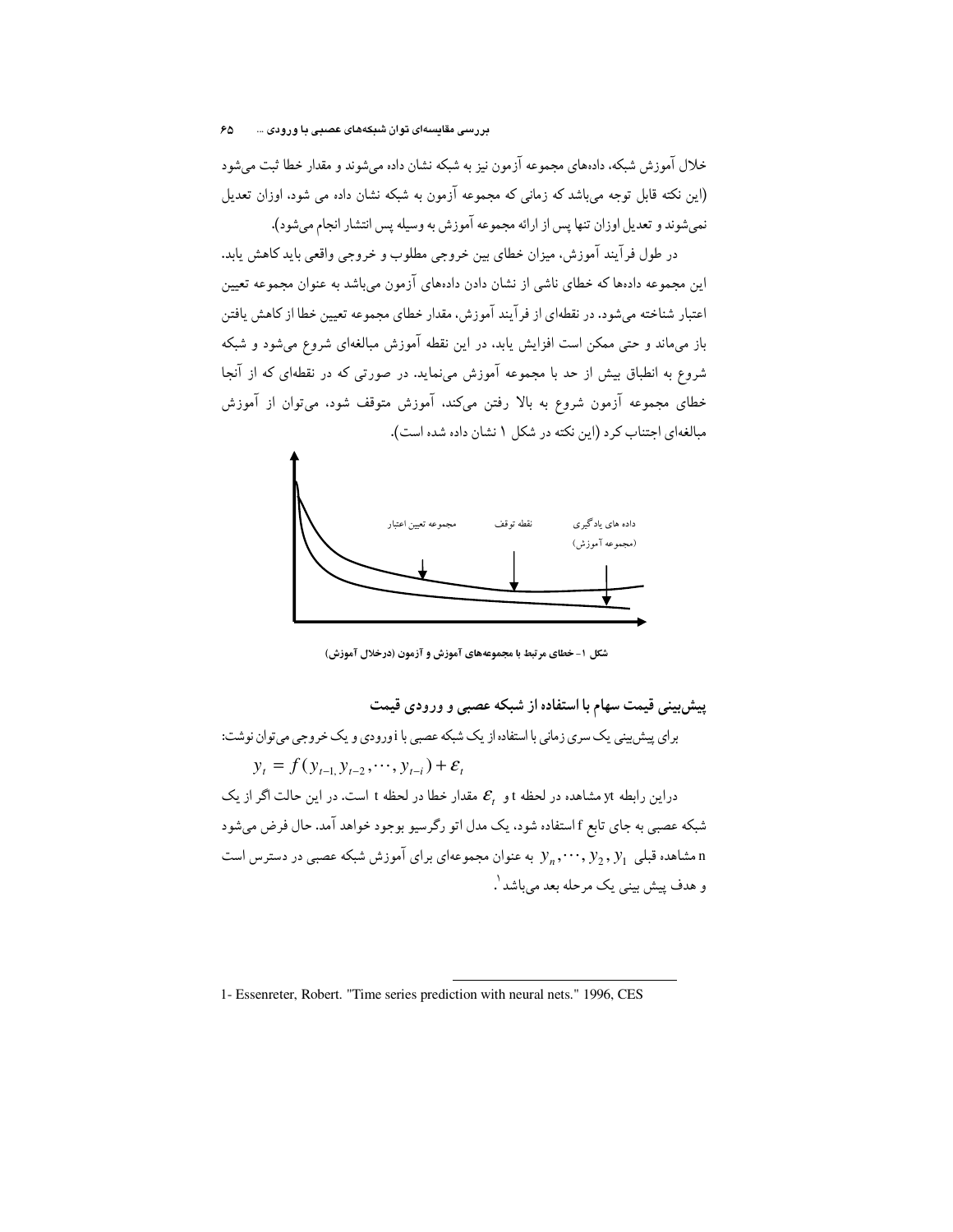مراحل پيش بيني سری زمانی ارزش بازار شرکت محاسبه و به شبکه معرفی میگردد. تعداد سهام شركت × قيمت سهام = ارزش بازار شركت ١- شبكه عصبي تك لايه با حداكثر نرون لايه ينهان ١٠ و حداكثر وقفه ١٠ با الكوريتم یادگیری لونبرگ <sup>—</sup> مارکوات و تابع محرک لایه پنهان تانژانت هیپربولیک که معیار عملکردش MSE می باشد اجرا می گردد. ۲- نسبت دادههای آموزش و آزمایش ۲۵-۲۵، ۲۰-۸۰ و ۱۵-۸۵ درصد برای کلیه شرکتها آزمون مىگردد و بهترين نسبت شناسايى مىگردد. ۳- تعداد نرونها و وقفههای بهینه مدل برآورد میگردد. ۴- ارزش بازار شرکت برای ده دوره آتی پیش بینی می شود. ۵– مقادیر پیشبینی ارزش بازار بر تعداد سهام شرکت تقسیم میشود تا قیمت سهام برای ده دورۂ آتی برآورد شود. ۶- مربع خطای نرمال پیشبینی با استفاده از فرمول زیر محاسبه میگردد: مربع خطاي نرمال پيش.يني  $((y^{}_{t}-\overset{\wedge }{y}_{t})/|y^{}_{t})^{2}$ 

جائبی که  $y_t$  پیش بینبی قیمت سهام در دوره t و  $y_t$  قیمت واقعی سهام در دوره t می باشد. مجموع مربعات خطای نرمال پیش بینی برای ده دوره محاسبه میگردد:

$$
= \sum_{t=1}^{10} ((y_t - \overset{\wedge}{y}_t)/y_t)^2
$$
و جموع مربعات خطای نرمال پیشیینی

پیش بینی قیمت سهام با استفاده از شبکه عصبی و ورودی قیمت و شاخص های تحلیل تکنیکی در قسمت قبل ورودی شبکه عصبی فقط قیمت سهام (ارزش بازار شرکت) بود و پیش پینی قیمت سهام با استفاده از قیمتهای گذشته صورت میگرفت. در مدلهای این قسمت علاوه بر قیمتهای تاریخی، شاخصهای تحلیل تکنیکی نیز به شبکههای عصبی به عنوان ورودی معرفی میشود. شاخصهای تحلیل تکنیکی مورد استفاده در شبکههای عصبی عبارتند از: میانگینهای متحرک ۰،۵ ۱۰ و ۲۰ روزه و ROC و RSI ، ۱۲ روزه.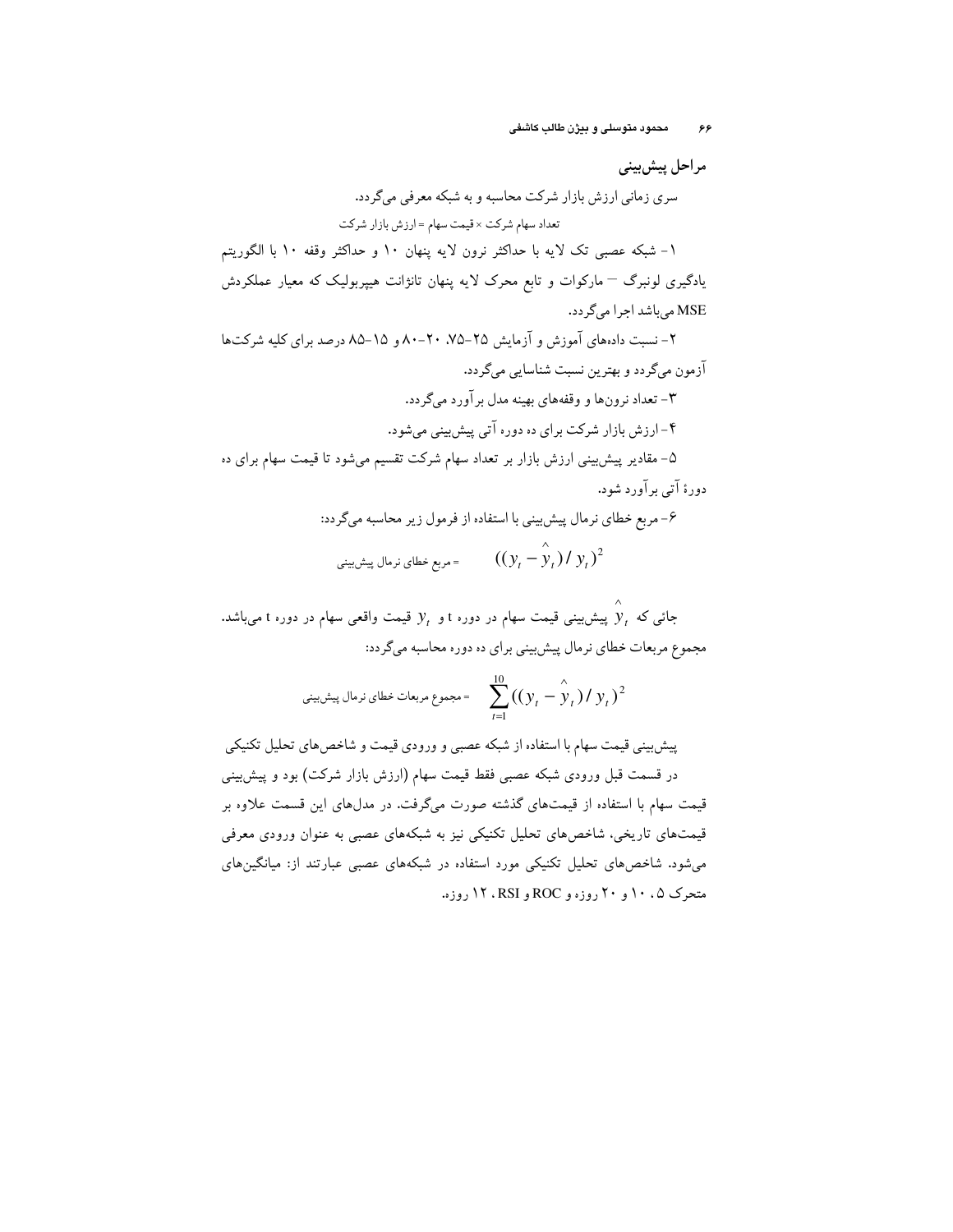#### بررسی مقایسهای توان شبکههای عصبی با ورودی ... ۶۷

| وقفه بهينه     | تعداد نرون              | آموزش<br>درصد | رُضا<br>× | شرکت ها                    | ردية.        | وقفه بهينه     | تعداد نرون     | آموزش<br>درصد | رن<br>× | شركت ها                                     | ردن.<br>آل |
|----------------|-------------------------|---------------|-----------|----------------------------|--------------|----------------|----------------|---------------|---------|---------------------------------------------|------------|
| 9              | $\overline{7}$          | 75            | 0.0158    | سرمايه<br>گذاری<br>غدير    | ۲۱           | 9              | 6              | 75            | 0.0595  | آذرآب                                       | ١          |
| 5              | 5                       | 80            | 0.0072    | سرمايه<br>گذاری<br>ملت     | ۲۲           | 3              | 3              | 75            | 0.0028  | ايران ترانسفو                               | ۲          |
| $\overline{c}$ | $\overline{c}$          | 80            | 0.0063    | سرمايه<br>گذاری ملی        | ۲۳           | 9              | $\overline{c}$ | 75            | 0.0095  | ايران خودرو                                 | ٣          |
| 4              | $\overline{7}$          | 75            | 0.0002    | سيمان<br>تهران             | ۲۴           | 5              | 6              | 75            | 0.0509  | ايران خودرو ديزل                            | ۴          |
| 3              | 9                       | 75            | 0.0192    | سيمان<br>سپاهان            | ۲۵           | $\overline{4}$ | 8              | 85            | 0.0908  | پتروشيمي آبادان                             | ۵          |
| 2              | $\overline{2}$          | 80            | 0.0006    | سيمان<br>شرق               | ۲۶           | $\mathbf{1}$   | $\mathbf{1}$   | 75            | 0.0256  | پتروشیمی اراک                               | ۶          |
| 4              | $\overline{7}$          | 75            | 0.1153    | سيمان<br>شمال              | ۲٧           | 10             | 2              | 80            | 0.0230  | پتروشيمي اصفهان                             | ٧          |
| 1              | 9                       | 75            | 0.0028    | سيمان<br>غرب               | ۲٨           | $\overline{c}$ | 5              | 80            | 0.0034  | پتروشیمی خارک                               | ٨          |
| 5              | 10                      | 75            | 0.0045    | سيمان<br>فارس و<br>خوزستان | ۲۹           | 6              | $\overline{c}$ | 75            | 0.0076  | توسعه صنايع بهشهر                           | ٩          |
| 10             | $\overline{4}$          | 75            | 0.0050    | صنعت و<br>معدن             | ٣.           | $\overline{c}$ | $\mathbf{1}$   | 75            | 0.0463  | توسعه صنعتي                                 | ١.         |
| 8              | $\overline{c}$          | 80            | 0.0022    | صنعتى<br>بهشهر             | ٣١           | $\overline{4}$ | $\overline{c}$ | 80            | 0.0101  | جابر حيان                                   | ۱۱         |
| 6              | 5                       | 75            | 0.0865    | كف                         | $\mathbf{r}$ | $\overline{2}$ | $\overline{7}$ | 75            | 0.0195  | داروسازی کوثر                               | ۱۲         |
| $\overline{7}$ | 8                       | 75            | 0.0091    | كيميدارو                   | ٣٣           | 4              | 10             | 75            | 0.0025  | زامياد                                      | ۱۳         |
| 5              | $\overline{\mathbf{4}}$ | 75            | 0.0116    | گروه بهمن                  | ٣۴           | $\overline{7}$ | 5              | 75            | 0.0027  | ساييا                                       | ۱۴         |
| $\overline{c}$ | $\overline{c}$          | 75            | 0.0016    | گروه<br>صنعتى<br>سديد      | ٣۵           | 5              | 4              | 75            | 0.0181  | سرمايه گذاري البرز                          | ۱۵         |
| 4              | $\overline{4}$          | 75            | 0.0029    | محور<br>سازان              | ٣۶           | $\overline{c}$ | 6              | 75            | 0.0037  | سرمایه گذاری بانک ملی                       | ۱۶         |
| 1              | $\mathbf{1}$            | 75            | 0.0087    | معادن<br>فلزات             | ٣٧           | 6              | 1              | 75            | 0.0129  | سرمایه گذاری بیمه                           | ۱۷         |
| 6              | 6                       | 75            | 0.0476    | موتوژن                     | ٣٨           | $\overline{4}$ | $\overline{2}$ | 75            | 0.0253  | سرمايه گذارى پتروشيمي                       | ۱۸         |
| 10             | $\pmb{4}$               | 75            | 0.0052    | نفت بهران                  | ٣٩           | $\overline{c}$ | 3              | 75            | 0.0010  | سرمايه گذاري رنا                            | ۱۹         |
| 8              | $\mathbf{1}$            | 75            | 0.0093    | نفت پارس                   | ۴٠           | 3              | $\overline{c}$ | 75            | 0.0010  | سرمايه گذاري سپه                            | ٢٠         |
|                |                         |               |           | 0.77745                    |              |                |                |               |         | مجموع مربعات خطاي نرمال<br>پیش بینی ۴۰ شرکت |            |

جدول (۱)- مشخصات شبکههای عصبی با ورودی قیمت

×: مجموع مربعات خطاي نرمال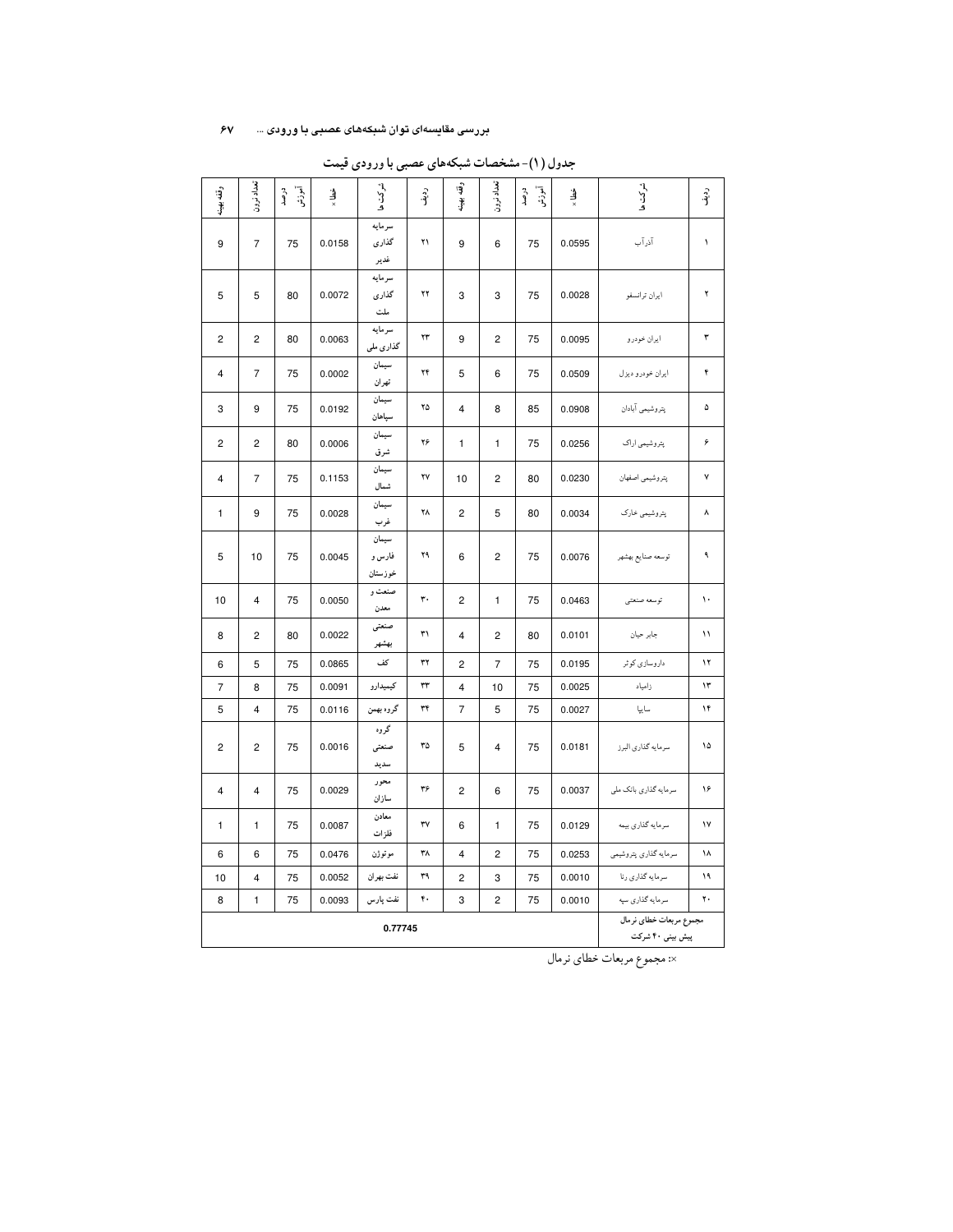مراحل پيش بيني سری زمانی ارزش بازار شرکت محاسبه و به شبکه معرفی میگردد. تعداد سهام شرکت × قیمت سهام = ارزش بازار شرکت

در برنامه شبکه عصبی طراحی شده. شاخصهای تحلیل تکنیکی میانگین متحرک پنج روزه MA(5) . میانگین متحرک ده روزه (MA(10 ، میانگین متحرک بیست روزه (MA(20 ، شاخص قدرت نسبی دوازده روزه (RSI(12 و نرخ تغییر دوازده روزه (ROC(12 محاسبه میگردد و به عنوان ورودی به شبکه داده می شود.

شبکه عصبی تک لایه با حداکثر نرون لایه پنهان ده و حداکثر وقفه ده با الگوریتم یادگیری لونبرگ <sup>—</sup>مارکوات و تابع محرک لایه پنهان تانژانت هیپربولیک (که معیار عملکردش MSE میباشد) اجرا مي گردد.

نسبت دادههای آموزش و آزمایش ۲۵–۷۵ ۲۰-۸۰ ۱۵–۸۵ و ۹۵–۵ درصد برای کلیه شرکتها آزمون مىگردد و بهترين نسبت شناسايي مىگردد. تعداد نرونها و وقفههای بهینه مدل برآورد میگردد. ارزش بازار شرکت برای ده دوره آتی پیش بینی می شود. با حذف میانگین متحرکهای ۱۰ و ۲۰ روزه برای تمامی شرکتها، دقت پیش بینی کاهش

یافت ولی با حذف میانگین متحرک ۵ روزه، پیش بین قیمت سهام پنج شرکت نسبت به قبل بهبود یافت که در جدول نشان داده شده است.

مقادیر پیش بینی ارزش بازار بر تعداد سهام شرکت تقسیم میشود تا قیمت سهام برای ده دورهٔ آتي ٻر آور د گر دد.

یع خطای نرمال پیش بینی با استفاده از فرمول زیر محاسبه میگردد:  
میع خطای نرمال پیش بینی  
4 
$$
((y_t - \hat{y}_t) / y_t)^2
$$

جائی که  $y_t$  پیش بینی قیمت سهام در دوره t و  $y_t$  قیمت واقعی سهام در دوره t میباشد. مجموع مربعات خطاي نرمال پيش بيني براي ده دوره محاسبه مي گردد:

$$
= \sum_{t=1}^{10} ((y_t - \hat{y}_t) / y_t)^2
$$
و جموع مربعات خطای نرمال پیشیینی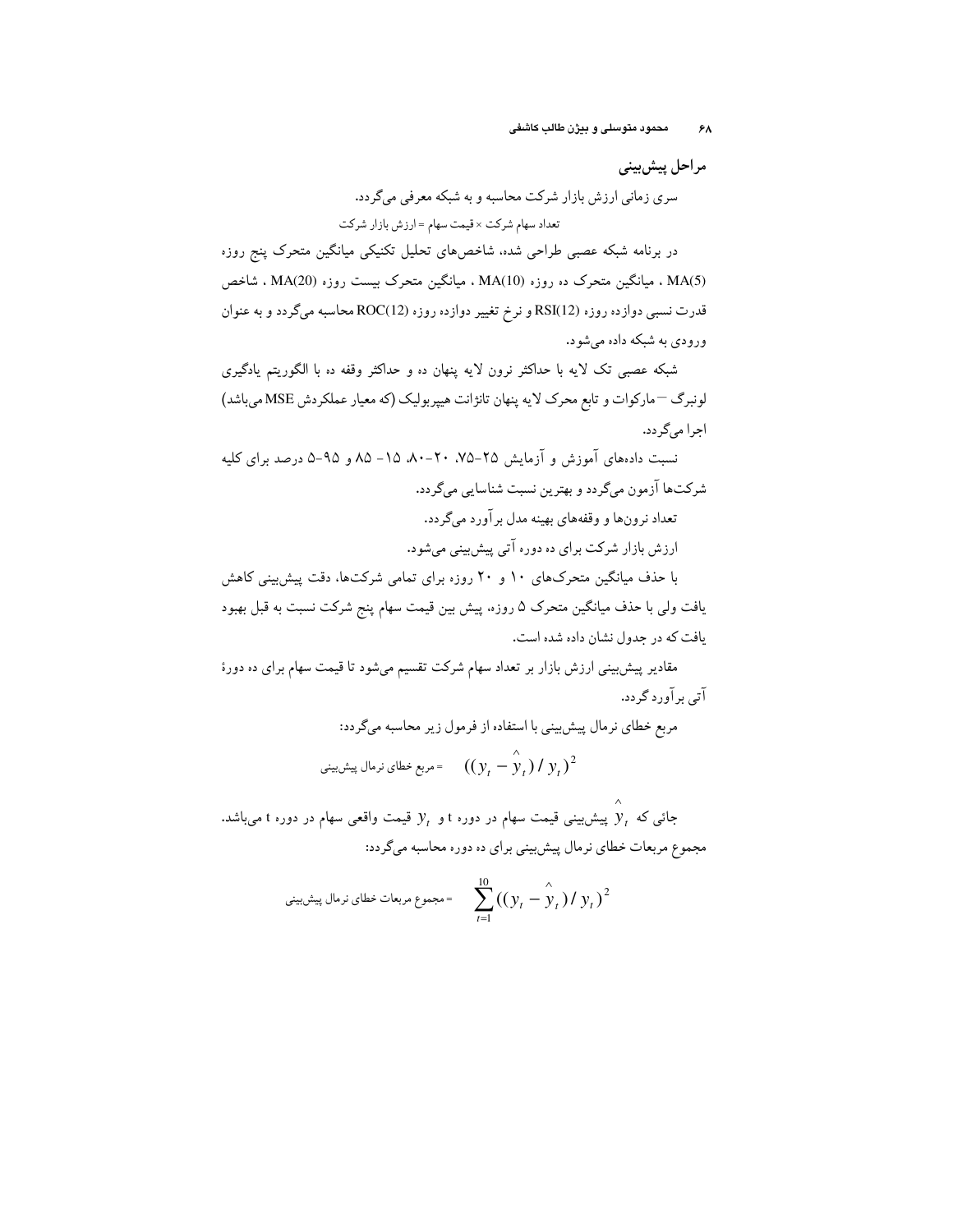ییش بینی قیمت سهام با استفاده از مدل های ARIMA

هدف از تجزیه و تحلیل سریهای زمانی مطالعه ساختار یوپای دادها است. رویکرد اساسی در تجزیه و تحلیل سریهای زمانی بررسی الگوی گذشته یک متغیر و استفاده از اطلاعات مذکور برای پیش بینی رفتار آینده آن میباشد. فرض میشود عواملی که رفتار گذشته یک سری را تعیین میکنند در رفتار آتی آن نیز مؤثرند. در سریهای زمانی مشاهدات پیاپی عموماً وابسته به یکدیگر هستند. یکی از خصوصیات اصلی تجزیه و تحلیل سریهای زمانی نسبت به دیگر روش های آماری، تشخيص صريح ترتيب غير قابل تغيير دادهها است. در اين مدلها برخلاف مدلهاي اقتصاد سنجي، پیش بینی رفتار یک متغیر با مربوط کردن آن به مجموعهای از متغیرهای دیگر بر اساس یک رابطه علمی صورت نمیگیرد، بلکه پیش بینی صرفاً بر اساس رفتار همان متغیر (یا متغیرهای دیگر) در گذشته انجام ميشود. ا

فر آيند ميانگين متحرک خود رگر سيون <sup>۲</sup>

خصیصههای متفاوت دو فرایند خود رگرسیون و میانگین متحرک میتواند با هم تلفیق شود و تشکیل یک فرایند خود رگرسیون میانگین متحرک ARMA را بدهد. بنابه تعریف، دنباله تصادفی .<br>y. یک فرآیند تصادفی مختلط میانگین متحرک خود رگرسیون، با درجات q وp است به شرطی که داشته باشيم:

$$
y_{t} = \phi_{1} + y_{t-1} + y_{t-2} + \cdots + \phi_{p} y_{t-p} + \delta + \varepsilon_{t} + \varepsilon_{t-1} + \theta_{1} \varepsilon_{t-1} + \cdots + \theta_{q} \varepsilon_{t-q}
$$
  

$$
[\varepsilon_{T} \times IID(0, \delta^{2})]
$$
  

$$
i \text{ARMA (p, q)}
$$

۱- ر.ک. ابریشمی، حمید، *اقتصاد سنجی کاربردی رویکردهای نوین*، ص ۹۳.

2- Autoregressive Moving Average Process-ARMA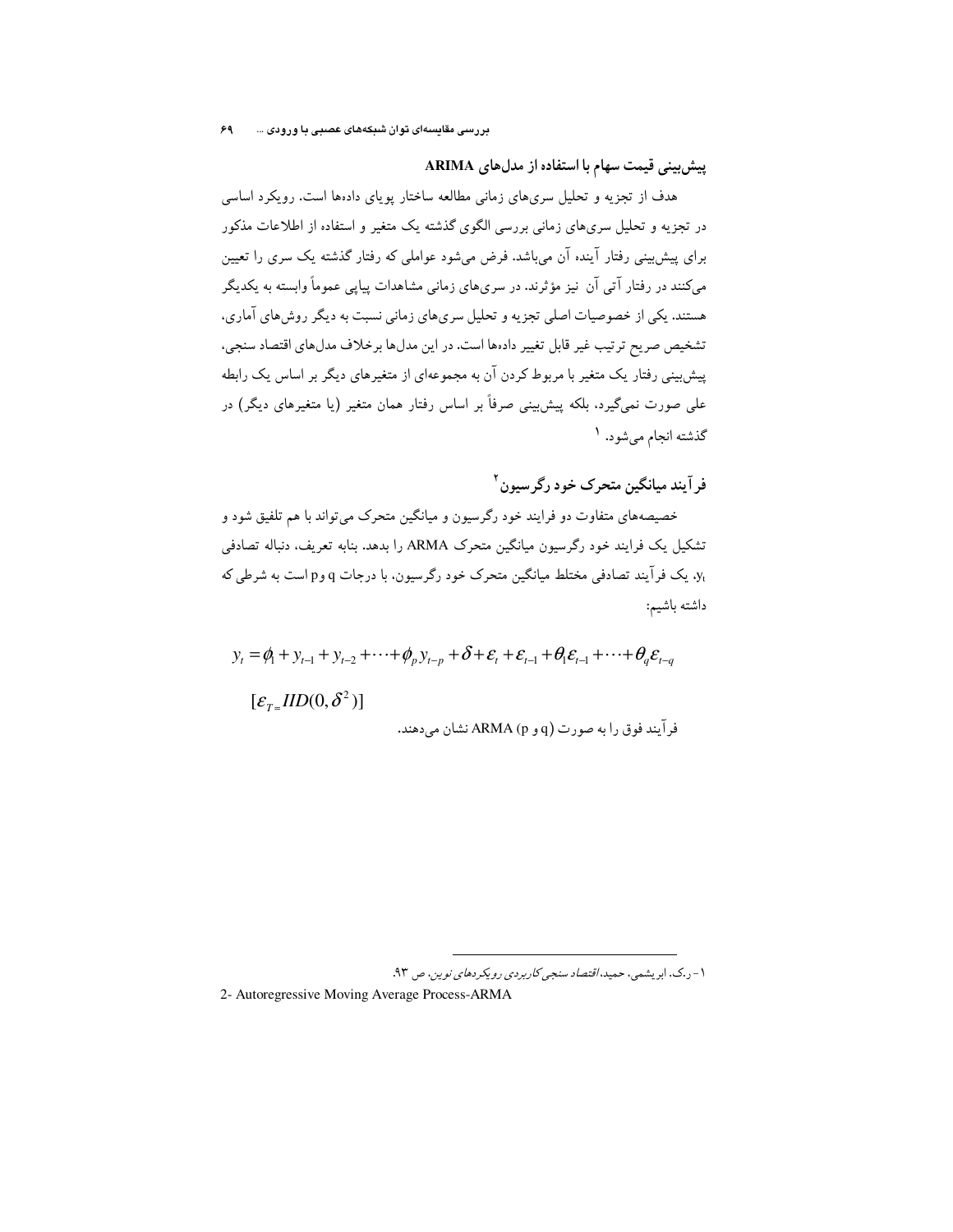#### ۷۰ محمود متوسلی و بیژن طالب کاشفی

|             | شاخص های تحلیل تکنیکی |        | وقفه        | تعداد        | درصد                    | خطا *                   | شركتها | رو.<br>اف |                              |              |
|-------------|-----------------------|--------|-------------|--------------|-------------------------|-------------------------|--------|-----------|------------------------------|--------------|
| RSI(12)     | ROC(12)               | MA(20) | MA(10)      | MA(5)        |                         | نرون                    | آموزش  |           |                              |              |
| y           | ${\bf y}$             | y      | $\mathbf y$ | y            | $\overline{\mathbf{4}}$ | 8                       | 95     | 0.2050    | آذرآب                        | $\mathbf{I}$ |
| y           | y                     | y      | y           | ${\bf y}$    | $\overline{c}$          | $\overline{7}$          | 95     | 0.0016    | ايران<br>ترانسفو             | ۲            |
| ${\bf y}$   | y                     | y      | y           | N            | 3                       | 5                       | 95     | 1.2995    | ايران<br>خودرو               | ۳            |
| $\mathbf y$ | y                     | y      | $\mathbf y$ | y            | $\overline{4}$          | 5                       | 95     | 0.3514    | ايران<br>خودرو<br>ديزل       | ٤            |
| y           | $\mathbf y$           | y      | $\mathbf y$ | ${\bf y}$    | $\mathbf{1}$            | $\mathbf{1}$            | 75     | 0.1688    | پتروشیمی<br>آبادان           | ۰            |
| y           | $\mathbf y$           | y      | $\mathbf y$ | y            | $\overline{c}$          | $\overline{c}$          | 85     | 0.0330    | يتروشيمي<br>اراك             | ٦            |
| y           | y                     | y      | y           | N            | 3                       | $\overline{c}$          | 75     | 0.0394    | پتروشیمی<br>اصفهان           | ٧            |
| y           | y                     | y      | y           | y            | $\overline{c}$          | $\mathbf{1}$            | 75     | 0.0168    | پتروشیمی<br>خارك             | ٨            |
| y           | y                     | y      | y           | y            | 3                       | $\overline{\mathbf{4}}$ | 85     | 0.2331    | توسعه<br>صنايع<br>بهشهر      | ٩            |
| y           | y                     | y      | y           | y            | $\mathbf{1}$            | $\mathbf{1}$            | 75     | 0.0353    | توسعه<br>صنعتي               | $\mathbf{L}$ |
| y           | y                     | y      | $\mathbf y$ | y            | 4                       | $\overline{2}$          | 75     | 0.2425    | جابر<br>حيان                 | $\mathbf{1}$ |
| y           | $\mathbf y$           | y      | $\mathbf y$ | y            | 4                       | $\mathbf{1}$            | 75     | 0.0839    | داروسازى<br>كوثر             | ۱۲           |
| y           | y                     | y      | y           | $\mathsf{N}$ | 3                       | 6                       | 75     | 0.5639    | زامياد                       | ۱۳           |
| y           | y                     | y      | y           | y            | 4                       | $\overline{\mathbf{4}}$ | 95     | 0.7776    | ساييا                        | ١٤           |
| y           | $\mathbf y$           | y      | $\mathbf y$ | y            | 3                       | $\mathbf{1}$            | 75     | 0.0208    | سرمايه<br>گذاری<br>البرز     | 10           |
| y           | y                     | y      | y           | y            | 4                       | 3                       | 95     | 0.3260    | سرمايه<br>گذاری<br>باتک ملی  | ١٦           |
| y           | y                     | y      | y           | y            | 4                       | $\mathbf{1}$            | 80     | 0.2520    | سرمايه<br>گذاری<br>بيمه      | ١٧           |
| y           | y                     | y      | y           | N            | 3                       | $\overline{4}$          | 95     | 0.0182    | سرمايه<br>محذارى<br>پتروشیمی | ۱۸           |
| y           | y                     | y      | y           | y            | $\overline{4}$          | 6                       | 95     | 0.4861    | سرمايه<br>گذاری<br>رنا       | $\mathbf{1}$ |
| y           | y                     | y      | y           | y            | $\overline{4}$          | 5                       | 95     | 0.1913    | سرمايه<br>گذاری<br>سپه       | ٢.           |
| y           | $\mathbf y$           | y      | y           | y            | 3                       | $\overline{2}$          | 95     | 0.1151    | سرمايه<br>محذارى<br>غدير     | ٢١           |

جدول (۲)- مشخصات شبکههای عصبی با ورودی قیمت و شاخص های تحلیل تکنیکی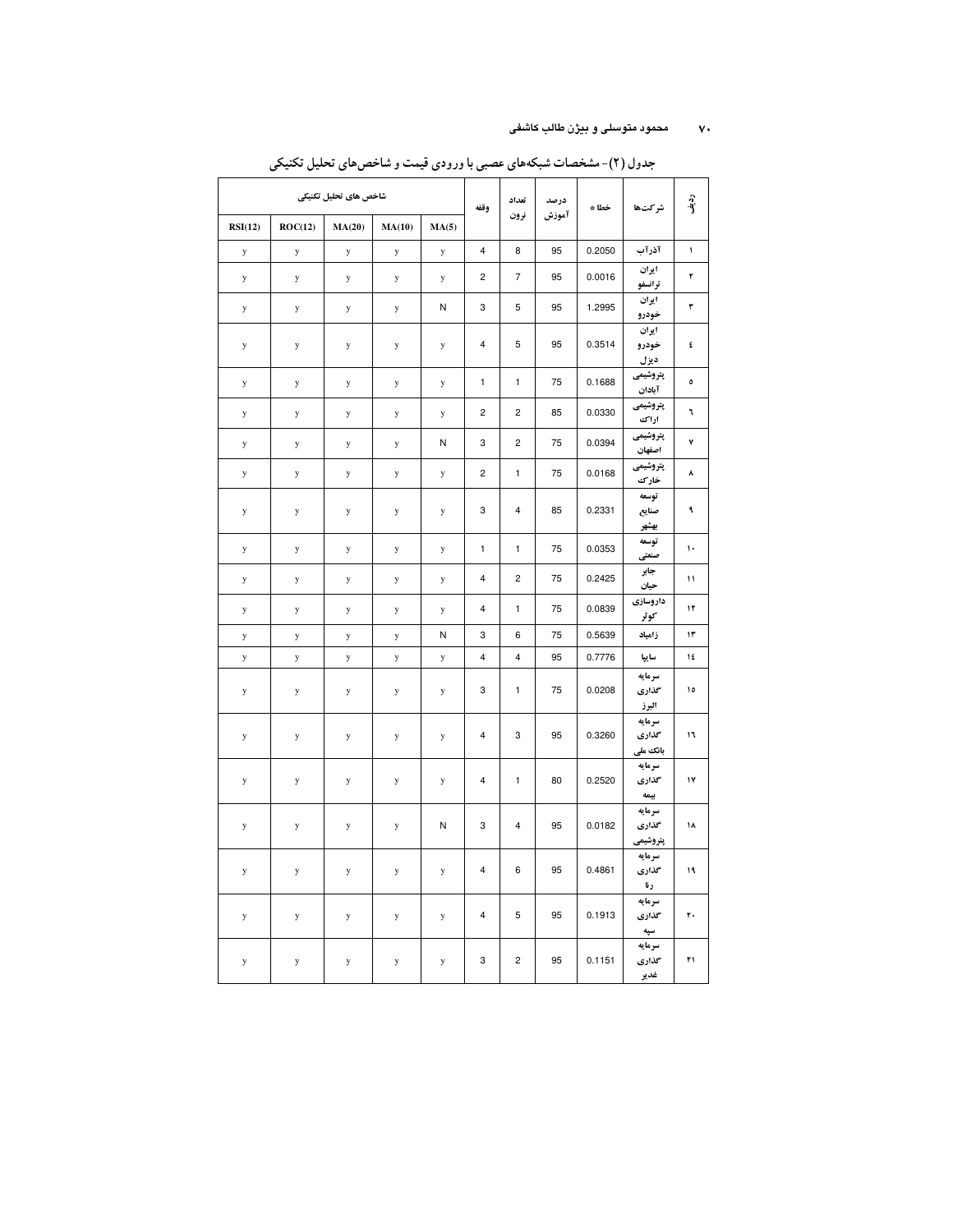| سرمايه<br>3<br>1<br>75<br>0.0318<br>گذاری<br>٢٢<br>y<br>y<br>y<br>y<br>y<br>ملت<br>سرمايه<br>$\overline{4}$<br>5<br>95<br>گذاری<br>٣٣<br>0.3909<br>y<br>у<br>у<br>y<br>y<br>ملي<br>سيمان<br>3<br>95<br>0.5010<br>4<br>٢٤<br>y<br>y<br>y<br>y<br>y<br>تهران<br>سيمان<br>$\overline{7}$<br>95<br>1.5139<br>٢٥<br>y<br>y<br>2<br>y<br>y<br>y<br>سياهان<br>سيمان<br>$\overline{7}$<br>$\overline{c}$<br>٣٦<br>95<br>0.0538<br>у<br>у<br>у<br>y<br>y<br>شرق<br>سيمان<br>$\overline{c}$<br>75<br>0.1568<br>٢٧<br>4<br>y<br>y<br>y<br>y<br>y<br>شمال<br>سيمان<br>$\overline{7}$<br>$\mathbf{1}$<br>95<br>0.0008<br>۲۸<br>y<br>y<br>y<br>y<br>y<br>غرب<br>سيمان<br>$\overline{c}$<br>٣٩<br>4<br>95<br>1.4056<br>فارس و<br>y<br>y<br>y<br>y<br>y<br>خوزستان<br>صنعت و<br>٣.<br>3<br>5<br>95<br>0.2706<br>N<br>y<br>y<br>y<br>y<br>معدن<br>صنعتي<br>3<br>75<br>0.0992<br>4<br>٣١<br>y<br>y<br>y<br>y<br>y<br>بهشهر<br>3<br>75<br>0.0418<br>كف<br>$\mathsf{r}\mathsf{r}$<br>$\overline{4}$<br>y<br>y<br>y<br>y<br>y<br>3<br>75<br>$\overline{4}$<br>0.3329<br>كيميدارو<br>rr<br>y<br>y<br>y<br>y<br>y<br>گروه<br>٣٤<br>$\overline{4}$<br>3<br>95<br>0.0213<br>y<br>y<br>y<br>y<br>y<br>بهمن<br>گروه<br>95<br>0.0379<br>٣٥<br>9<br>$\overline{4}$<br>y<br>y<br>y<br>y<br>y<br>صنعتي<br>سديد<br>محور<br>4<br>5<br>95<br>0.2212<br>٣٦<br>y<br>y<br>y<br>y<br>y<br>سازان<br>معادن<br>5<br>75<br>$\mathsf{r}\mathsf{v}$<br>2<br>0.1125<br>y<br>y<br>y<br>y<br>y<br>فلزات<br>75<br>٣٨<br>$\overline{4}$<br>0.2402<br>4<br>موتوژن<br>y<br>y<br>y<br>y<br>y<br>نفت<br>$\overline{4}$<br>3<br>95<br>٣٩<br>0.1785<br>y<br>y<br>y<br>y<br>y<br>بهران<br>نفت<br>2<br>$\overline{\mathbf{c}}$<br>95<br>0.2286<br>٤.<br>y<br>у<br>y<br>у<br>y<br>پارس<br>مجموع مربعات<br>11.30098<br>خطاي نرمال پيش<br>بینی ٤٠ شرکت |  |  |  |  |  |  |  |  |  |  |
|--------------------------------------------------------------------------------------------------------------------------------------------------------------------------------------------------------------------------------------------------------------------------------------------------------------------------------------------------------------------------------------------------------------------------------------------------------------------------------------------------------------------------------------------------------------------------------------------------------------------------------------------------------------------------------------------------------------------------------------------------------------------------------------------------------------------------------------------------------------------------------------------------------------------------------------------------------------------------------------------------------------------------------------------------------------------------------------------------------------------------------------------------------------------------------------------------------------------------------------------------------------------------------------------------------------------------------------------------------------------------------------------------------------------------------------------------------------------------------------------------------------------------------------------------------------------------------------------------------------------------------------------------------------------------------------------------------------------------------------------------------------------------------------------|--|--|--|--|--|--|--|--|--|--|
|                                                                                                                                                                                                                                                                                                                                                                                                                                                                                                                                                                                                                                                                                                                                                                                                                                                                                                                                                                                                                                                                                                                                                                                                                                                                                                                                                                                                                                                                                                                                                                                                                                                                                                                                                                                            |  |  |  |  |  |  |  |  |  |  |
|                                                                                                                                                                                                                                                                                                                                                                                                                                                                                                                                                                                                                                                                                                                                                                                                                                                                                                                                                                                                                                                                                                                                                                                                                                                                                                                                                                                                                                                                                                                                                                                                                                                                                                                                                                                            |  |  |  |  |  |  |  |  |  |  |
|                                                                                                                                                                                                                                                                                                                                                                                                                                                                                                                                                                                                                                                                                                                                                                                                                                                                                                                                                                                                                                                                                                                                                                                                                                                                                                                                                                                                                                                                                                                                                                                                                                                                                                                                                                                            |  |  |  |  |  |  |  |  |  |  |
|                                                                                                                                                                                                                                                                                                                                                                                                                                                                                                                                                                                                                                                                                                                                                                                                                                                                                                                                                                                                                                                                                                                                                                                                                                                                                                                                                                                                                                                                                                                                                                                                                                                                                                                                                                                            |  |  |  |  |  |  |  |  |  |  |
|                                                                                                                                                                                                                                                                                                                                                                                                                                                                                                                                                                                                                                                                                                                                                                                                                                                                                                                                                                                                                                                                                                                                                                                                                                                                                                                                                                                                                                                                                                                                                                                                                                                                                                                                                                                            |  |  |  |  |  |  |  |  |  |  |
|                                                                                                                                                                                                                                                                                                                                                                                                                                                                                                                                                                                                                                                                                                                                                                                                                                                                                                                                                                                                                                                                                                                                                                                                                                                                                                                                                                                                                                                                                                                                                                                                                                                                                                                                                                                            |  |  |  |  |  |  |  |  |  |  |
|                                                                                                                                                                                                                                                                                                                                                                                                                                                                                                                                                                                                                                                                                                                                                                                                                                                                                                                                                                                                                                                                                                                                                                                                                                                                                                                                                                                                                                                                                                                                                                                                                                                                                                                                                                                            |  |  |  |  |  |  |  |  |  |  |
|                                                                                                                                                                                                                                                                                                                                                                                                                                                                                                                                                                                                                                                                                                                                                                                                                                                                                                                                                                                                                                                                                                                                                                                                                                                                                                                                                                                                                                                                                                                                                                                                                                                                                                                                                                                            |  |  |  |  |  |  |  |  |  |  |
|                                                                                                                                                                                                                                                                                                                                                                                                                                                                                                                                                                                                                                                                                                                                                                                                                                                                                                                                                                                                                                                                                                                                                                                                                                                                                                                                                                                                                                                                                                                                                                                                                                                                                                                                                                                            |  |  |  |  |  |  |  |  |  |  |
|                                                                                                                                                                                                                                                                                                                                                                                                                                                                                                                                                                                                                                                                                                                                                                                                                                                                                                                                                                                                                                                                                                                                                                                                                                                                                                                                                                                                                                                                                                                                                                                                                                                                                                                                                                                            |  |  |  |  |  |  |  |  |  |  |
|                                                                                                                                                                                                                                                                                                                                                                                                                                                                                                                                                                                                                                                                                                                                                                                                                                                                                                                                                                                                                                                                                                                                                                                                                                                                                                                                                                                                                                                                                                                                                                                                                                                                                                                                                                                            |  |  |  |  |  |  |  |  |  |  |
|                                                                                                                                                                                                                                                                                                                                                                                                                                                                                                                                                                                                                                                                                                                                                                                                                                                                                                                                                                                                                                                                                                                                                                                                                                                                                                                                                                                                                                                                                                                                                                                                                                                                                                                                                                                            |  |  |  |  |  |  |  |  |  |  |
|                                                                                                                                                                                                                                                                                                                                                                                                                                                                                                                                                                                                                                                                                                                                                                                                                                                                                                                                                                                                                                                                                                                                                                                                                                                                                                                                                                                                                                                                                                                                                                                                                                                                                                                                                                                            |  |  |  |  |  |  |  |  |  |  |
|                                                                                                                                                                                                                                                                                                                                                                                                                                                                                                                                                                                                                                                                                                                                                                                                                                                                                                                                                                                                                                                                                                                                                                                                                                                                                                                                                                                                                                                                                                                                                                                                                                                                                                                                                                                            |  |  |  |  |  |  |  |  |  |  |
|                                                                                                                                                                                                                                                                                                                                                                                                                                                                                                                                                                                                                                                                                                                                                                                                                                                                                                                                                                                                                                                                                                                                                                                                                                                                                                                                                                                                                                                                                                                                                                                                                                                                                                                                                                                            |  |  |  |  |  |  |  |  |  |  |
|                                                                                                                                                                                                                                                                                                                                                                                                                                                                                                                                                                                                                                                                                                                                                                                                                                                                                                                                                                                                                                                                                                                                                                                                                                                                                                                                                                                                                                                                                                                                                                                                                                                                                                                                                                                            |  |  |  |  |  |  |  |  |  |  |
|                                                                                                                                                                                                                                                                                                                                                                                                                                                                                                                                                                                                                                                                                                                                                                                                                                                                                                                                                                                                                                                                                                                                                                                                                                                                                                                                                                                                                                                                                                                                                                                                                                                                                                                                                                                            |  |  |  |  |  |  |  |  |  |  |
|                                                                                                                                                                                                                                                                                                                                                                                                                                                                                                                                                                                                                                                                                                                                                                                                                                                                                                                                                                                                                                                                                                                                                                                                                                                                                                                                                                                                                                                                                                                                                                                                                                                                                                                                                                                            |  |  |  |  |  |  |  |  |  |  |
|                                                                                                                                                                                                                                                                                                                                                                                                                                                                                                                                                                                                                                                                                                                                                                                                                                                                                                                                                                                                                                                                                                                                                                                                                                                                                                                                                                                                                                                                                                                                                                                                                                                                                                                                                                                            |  |  |  |  |  |  |  |  |  |  |
|                                                                                                                                                                                                                                                                                                                                                                                                                                                                                                                                                                                                                                                                                                                                                                                                                                                                                                                                                                                                                                                                                                                                                                                                                                                                                                                                                                                                                                                                                                                                                                                                                                                                                                                                                                                            |  |  |  |  |  |  |  |  |  |  |

#### بررسی مقایسهای توان شبکههای عصبی با ورودی ... ۷۱

N: به معنى اين است كه شاخص تحليل تكنيكي به شبكه وارد نشده است.

.<br>Y: به معنى اين است كه شاخص تحليل تكنيكي به شبكه وارد شده است.

×: مجموع مربعات خطاي نرمال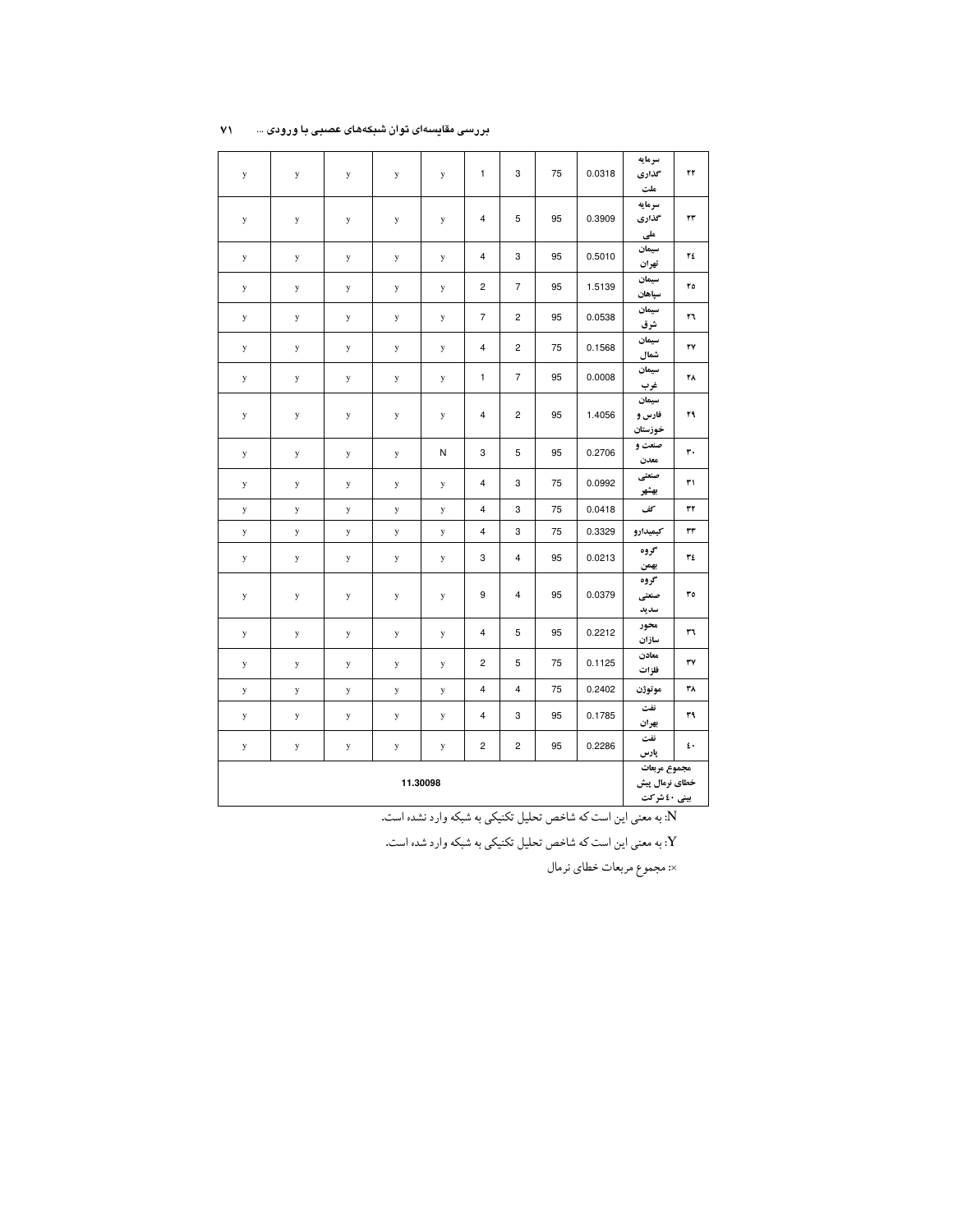بررسی مانایی و نامانایی سری های زمانی

یک فرآیند تصادفی هنگامی مانا<sup>\</sup> است که میانگین و واریانس آن در طی زمان ثابت باشد و مقدار کوواریانس بین دو دورهٔ زمانبی، تنها به فاصله یا وقفه بین دو دوره بستگی داشته و ارتباطی به زمان واقعی محاسبه کوواریانس نداشته باشد. قبل از بر آورد یک الگوی سری زمانی می،بایست مانایی سری زمانی آزمون شود. برای آزمون مانایی سری،های زمانی تحت بررسی در این مقاله از آزمون دیکی- فولر گسترش یافته (ADF) استفاده شده است. تمامی سری های زمانی، ارزش بازار سهام شرکت ها- نامانا میباشند. به منظور پیش بینی قیمت توسط مدلهای ARMA در این قسمت به جای پیشبینی ارزش بازار، تفاضل ارزش بازار سهام شرکتها پیش بینی میگردد. آزمون ADF برای سریهای زمانی تفاضل مرتبه اول ارزش بازار سهام شرکتها نشان دهنده مانا بودن سریهای زمانی تحت بررسی میباشد در نتیجه کلیه مدلهای سری زمانی این مقاله به صورت ARIMA(p,1,q) میباشد. همچنین در مدلهای ARIMA جملات روند در مدل لحاظ گردیده است تا با رگرسیون نمودن روند. در صورت معنیدار بودن روند. اثر آن در مدلها حذف گردد و در صورتی که روند معنیدار نبود مدل بدون روند زدایی اجراگردد.

معیار انتخاب مدل مناسب برای پیش بینی

در این مقاله از معیار آکایک (AIC) ٌبرای انتخاب مدل بهینه برای پیش،بینی قیمت سهام استفاده شده است. معیار آکایک فرض میکند یک مدل با m پارامتر بر دادهها برازش شده است. معیار اطلاعات آکایک به صورت زیر تعریف میگردد:

AIC  $(m) = TLog \hat{\delta}_m^2 + 2m$ 

که در آن T تعداد مشاهدات مؤثر و  $\overbrace{\delta_m}^2$  برآوردگر ML از واریانس جمله خطا  $^2$ است. معیار فوق را به صورت زیر نیز میتوان نوشت:  $(\stackrel{\frown}{\delta}_m = \frac{\stackrel{\frown}{\epsilon}_\ell}{\pi})$ 

 $AIC(m) = -LogL+m$ که در آن L، حداکثر مقدار تابع درست نمایبی است. در شرایطی که الگو به روش حداکثر درست نمایی برآورد شود استفاده از رابطه اخیر برای محاسبه AIC راحت تر است. معیار AIC برای

1- Stationary

<sup>2-</sup> Augmeted Dickey-Fuller-ADF

<sup>3-</sup> Akaike Information Criterion-AIC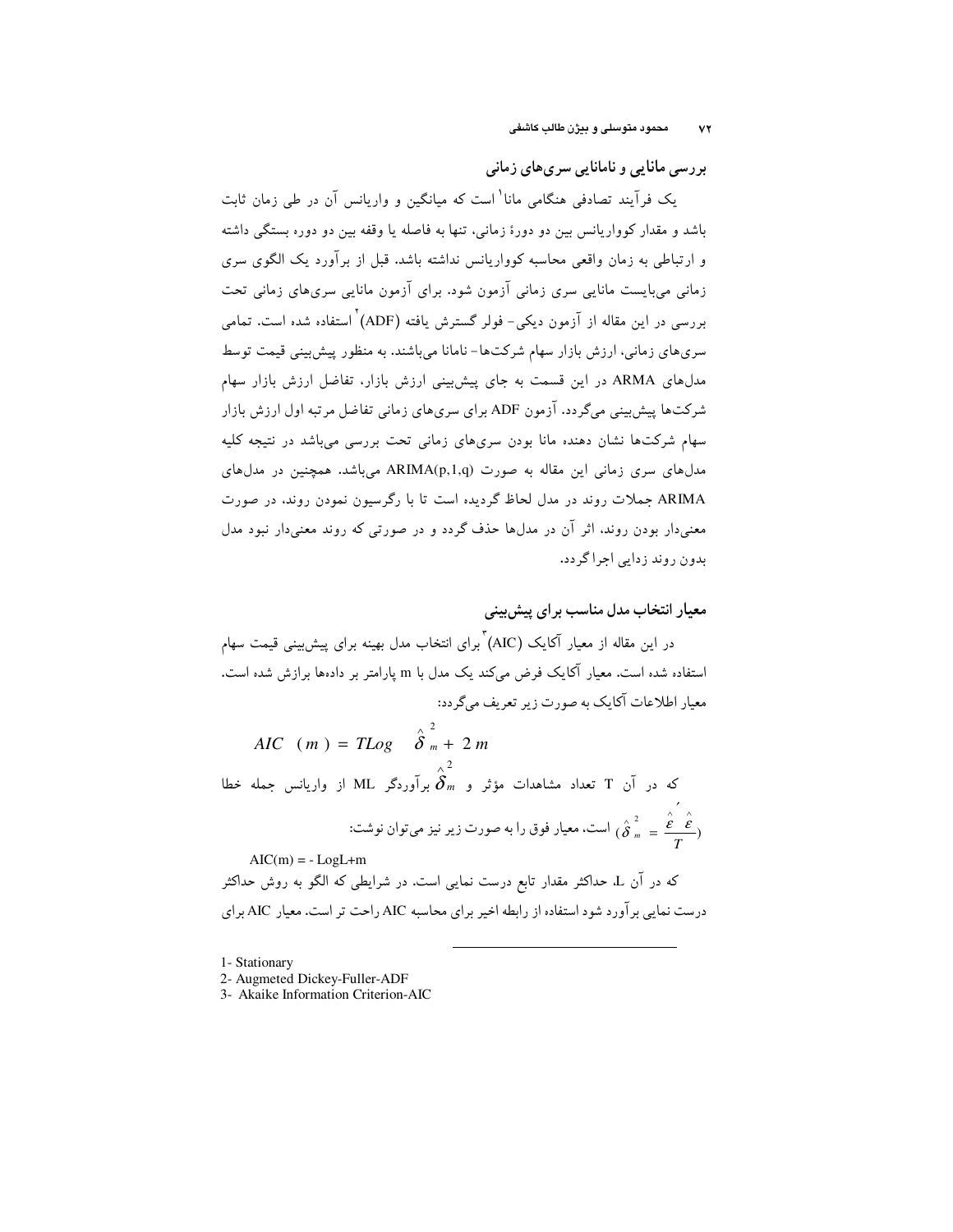بررسی مقایسەای توان شبکەھای عصبی با ورودی ...  $v\tau$ 

مدلهایی که از مرحله بازبینی تشخیص گذشتهاند، محاسبه شده و در نهایت مدلی که کمترین میزان AIC را کسب کند، انتخاب میگر دد. <sup>۱</sup>

مراحل پیش بینی

برای پیش بینی قیمت ده دوره آتی مراحل زیر انجام شده است: ۱- سری زمانی اختلاف قیمت دو روز متوالی ارزش بازار شرکت محاسبه میگردد. ٢- مدل ARIMA با حداكثر درجه (ARIMA(10,1,10 اجرا مي شود.

۳- معیار آکایک ۱۲۱ مدل اجرا شده برای چهل شرکت مقایسه میگردد و مدلیهایی که کمترین مقدار آکایک را داشته باشند به عنوان مدل بهینه انتخاب میگردند. ( با لحاظ نمودن MA با درجات • تا ١٠ و AR با درجات • تا ١٠ براى پيداكردن بهترين تخمين بايد ١١ درجه متفاوت AR را با ١١ درجه متفاوت MA تست نماييم بنابراين 121=11\*11 مدل اجرا شد)

۴-برای ده دورهٔ آتی با استفاده از مدل بهینه، پیش بینی صورت میگیرد.

۵– اولین پیش،پینی تفاضل ارزش بازار با آخرین مقدار واقعی ارزش بازار جمع میشود تا اولین پیش بینی ارزش بازار شرکت برآورد شود.

۶– برای پیش بینی ارزش بازار دوره دوم تا دوره دهم، پیش بینی اختلاف ارزش بازارها با اولین پیش بینی ارزش بازار جمع میگردد.

۷- در پایان مقادیر پیش بینی ارزش بازار سهام بر تعداد سهام شرکت تقسیم میگردد تا قیمت سهام برای ده دوره برآورد گردد.

A– مربع خطای نرمال پیشبینی با استفاده از فرمول زیر معاسبه میگردد:  
\n
$$
(y_t - \hat{y}_t) / y_t)^2
$$
\n= مربع خطای نرمال پیش بینی  
\nجائی که  $\hat{y}_t$  پیش بینی قیمت سهام در دوره 1 و  $\hat{y}_t$  قیمت واقعی سهام در دوره 1 میباشد  
\nمجموع مربعات خطای نرمال پیشبینی برای ده دوره معاسبه میگردد:  
10

$$
\sum_{t=1}^{10} ((y_t - \hat{y}_t) / y_t)^2
$$
 = 
$$
\sum_{t=1}^{10} ((y_t - \hat{y}_t) / y_t)^2
$$

نحوة مقايسه نتايج

برای مقایسه همزمان نتایج پیش بینی سه مدل مختلف از تحلیل واریانس استفاده شده است.

۱- ابریشمی، حمید، *اقتصاد سنجی کاربردی*، چاپ اول، دانشگاه تهران، ۱۳۸۱.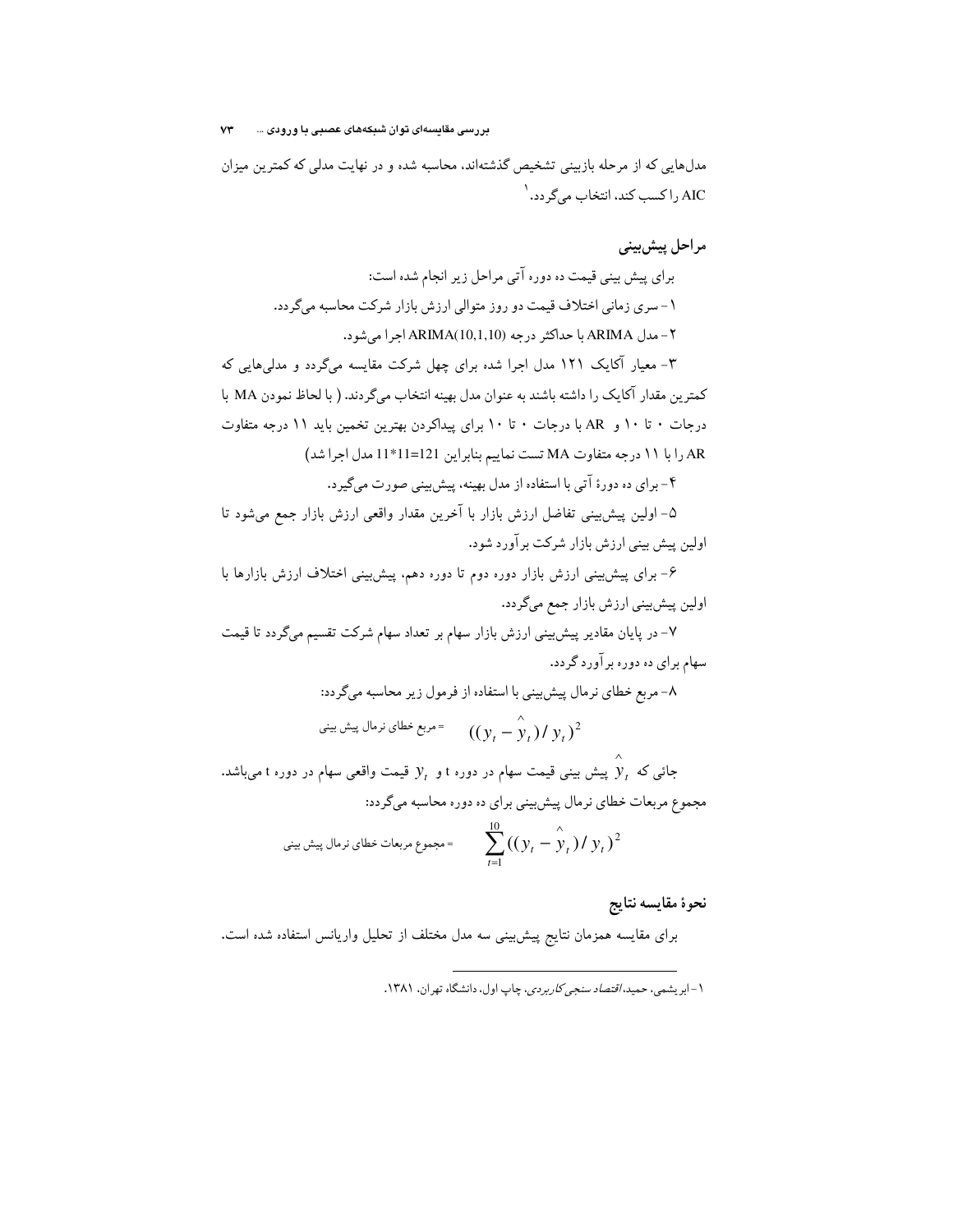#### محمود متوسلي و بيژن طالب كاشفي  $\mathsf{v}\mathsf{v}$

| پتروشیمی اراک |            |                  |                |       |  |  |  |  |  |
|---------------|------------|------------------|----------------|-------|--|--|--|--|--|
| منبع تغيير    | درجه آزادی | مجموع مربعات خطا | ميانگين مربعات |       |  |  |  |  |  |
| سطوح          |            | 2267028.53       | 1133514.27     |       |  |  |  |  |  |
| خطا           | 27         | 1533375.97       | 56791.70       | 19.96 |  |  |  |  |  |
| جمع           | 29         | 3800404.50       |                |       |  |  |  |  |  |

بدین ترتیب برای کلیه شرکتها، جدول تحلیل واریانس مشابه جدول نمونهٔ زیر محاسبه شد:

فرض صفری که مورد آزمون قرار میگیرد عبارت از آن است که میانگین های جامعهها برابرند و فرض متناظر عبارت از آن است که میانگین جامعهها برابر نیستند. برای آزمون فرضیهٔ فوق ابتدا f جدول با سطح اطمینان ۹۵ درصد و درجه آزادی ۲ و ۲۷ مشخص میشود سیس آماره آزمون f معاسبه شده برای چهل شرکت با f جدول مقایسه  $(f_{0.05.2.27} = 3.154$  ) میشود، در صورتی که f محاسباتی از f جدول بزرگترباشد، فرضیه صفر رد میشود، بدین معنی که پیشبینی قیمت سهام توسط سه مدل مختلف با یکدیگر متفاوت میباشد و در صورتی که f محاسباتی از f جدول کوچکتر باشد بدین معنی است که نتایج پیش بینی قیمت سهام سه روش مختلف با یکدیگر اختلاف معنیداری در سطح اطمینان ۹۵ درصد ندارند. در صورتی که اختلاف روشهای پیشبینی برای شرکتی معنیدار بود، مدلی که کمترین مجموع مربعات خطای نرمال را داشته باشد به عنوان بهترين مدل پيشبيني قيمت سهام آن شركت انتخاب ميشود.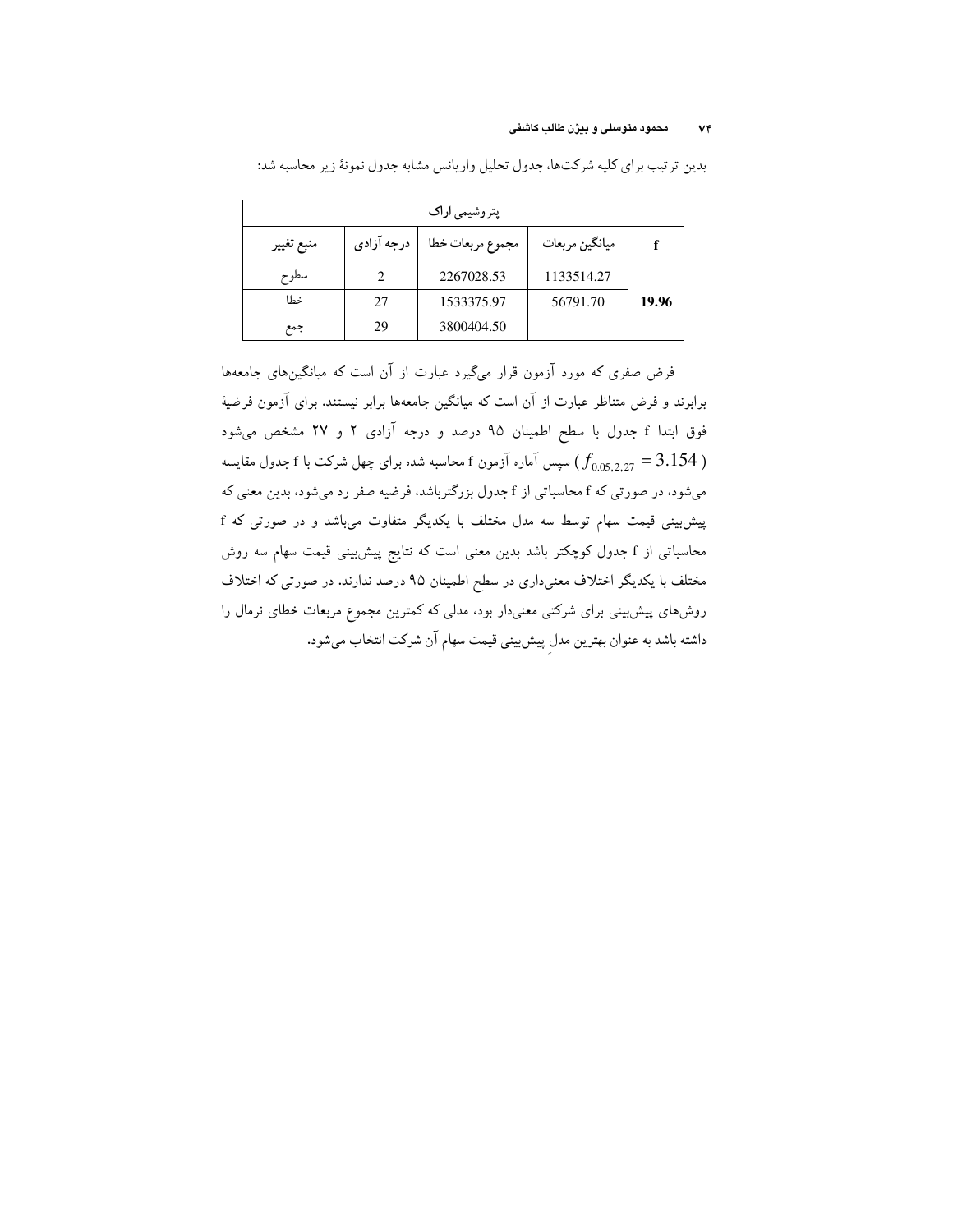#### بررسی مقایسهای توان شبکههای عصبی با ورودی … ۷۵

| آكاييک                        | درجه<br>MA   | درجه<br>AR   | نام شركت                | رديف | آکاییک             | درجه<br>MA    | درجه<br>AR    | نام شركت                       | رديف                    |
|-------------------------------|--------------|--------------|-------------------------|------|--------------------|---------------|---------------|--------------------------------|-------------------------|
| <b>٢۶.٧۴</b>                  | ١.           | ٩            | سرمايه گذاري<br>غدير    | 21   | <b>XY.77</b>       | ٨             | ٣             | آذرآب                          | $\mathbf{1}$            |
| ۲۱.۱۵                         | ٣            | γ            | سرمايه گذارى<br>ملت     | 22   | <b>٢۴.٨۴</b>       | ٧             | ۵             | ايران ترانسفو                  | 2                       |
| 74.99                         | ۶            | ١.           | سرمايه گذاري<br>ملی     | 23   | ٢٨.۶۵              | ۶             | ۵             | ايران خودرو                    | 3                       |
| <b>٢٧.١٢</b>                  | ٧            | ٩            | سيمان تهران             | 24   | ٢٥.٢٢              | ١.            | ۴             | ايران خودرو<br>ديزل            | $\overline{\mathbf{4}}$ |
| $Y$ $\Delta$                  | ۵            | ۴            | سيمان سپاهان            | ۲۵   | $Y \cdot T \Delta$ | $\lambda$     | ٩             | پتروشیمی آبادان                | 5                       |
| $Y_0 \cdot Y$                 | ١.           | ۶            | سيمان شرق               | ۲۶   | $Y_0, Y_0$         | ۴             | ٧             | پتروشیمی اراک                  | 6                       |
| <b>٢٣.٧٩</b>                  | ١.           | ١.           | سيمان شمال              | ۲٧   | <b>٢٢.٨٣</b>       | ۲             | $\lambda$     | پتروشیمی<br>اصفهان             | $\overline{7}$          |
| ۲۳.۲۱                         | $\mathsf{v}$ | $\lambda$    | سيمان غرب               | ۲۸   | 78.99              | ١.            | ۲             | پتروشیمی خارک                  | 8                       |
| ۲۹.۱۵                         | ٩            | ١.           | سیمان فارس و<br>خوزستان | ۲۹   | Yf.Y               | ٣             | ٣             | توسعه صنايع<br>بهشهر           | 9                       |
| <b>XX.77</b>                  | ٩            | $\lambda$    | صنعت و معدن             | ٣.   | 71.79              | ١.            | $\mathcal{L}$ | توسعه صنعتى                    | 10                      |
| ٢٢.٣۶                         | $\lambda$    | $\backslash$ | صنعتي بهشهر             | ٣١   | P.P. 7             | ۵             | ۴             | جابر حيان                      | 11                      |
| 19.17                         | ٧            | ۵            | كف                      | ٣٢   | $Y \cdot .Y$       | ۵             | ٣             | داروسازی کوثر                  | 12                      |
| 19.7 <sub>A</sub>             | ١.           | ١.           | کیمیدارو                | ٣٣   | ۲۵.۱۳              | ٩             | ٩             | زامياد                         | 13                      |
| <b>70.7Y</b>                  | ٩            | $\checkmark$ | گروه بهمن               | ٣۴   | 11.19              | ٩             | γ             | ساييا                          | 14                      |
| 77.90                         | ٩            | γ            | گروه صنعتی<br>سديد      | ٣۵   | <b>٢١.٨٢</b>       | ۶             | Y             | سرمايه گذارى<br>البرز          | 15                      |
| $\mathbf{y} \cdot \mathbf{v}$ | ٣            | ٨            | محور سازان              | ٣۶   | ٢۶.٣٢              | γ             | ٧             | سرمايه گذارى<br>بانک ملی       | 16                      |
| 0.7٢                          | ٩            | ۵            | معادن فلزات             | ٣٧   | 7.17               | $\mathcal{N}$ | ٩             | سرمايه گذارى<br>ييمه           | 17                      |
| $P \wedge \cdot Y$            | ۵            | ۵            | موتوژن                  | ۳۸   | 57.77              | ۴             | ۴             | __<br>سرمايه گذاري<br>پتروشیمی | 18                      |
| $YF\cdot \Delta$              | ٨            | ۶            | نفت بهران               | ٣٩   | <b>٢۴.٨٧</b>       | ٩             | ٩             | سرمايه گذارى<br>رنا            | 19                      |
| ٥١.٢٢                         | ١.           | ١.           | نفت پارس                | ۴٠   | YY,YY              | ٧             | ٧             | سرمايه گذارى<br>سپه            | 20                      |

جدول (۳)-معرفی خصوصیات مدل های ARIMA شرکت های مورد بررسی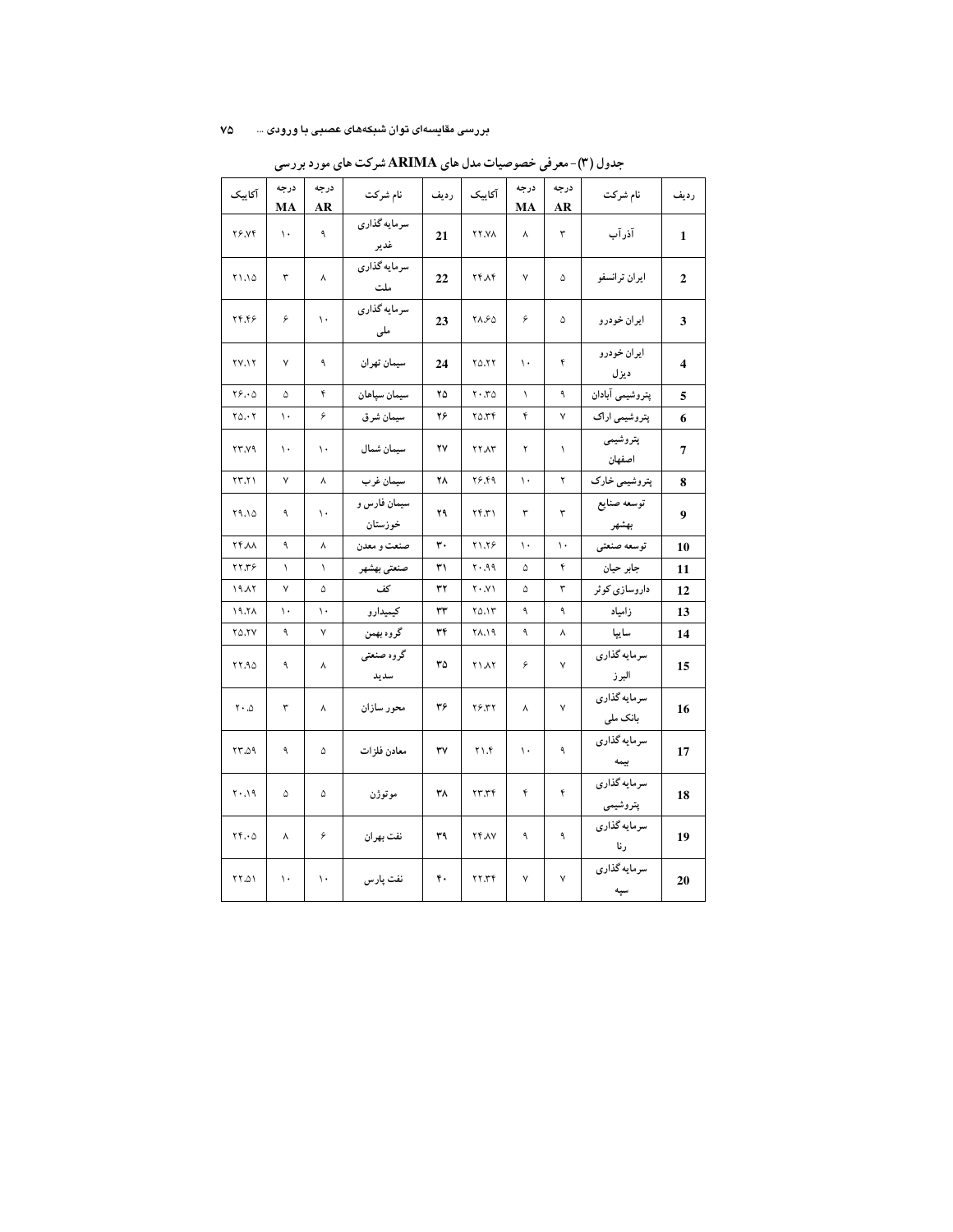محمود متوسلی و بیژن طالب کاشفی  $V^{\rho}$ 

نتايج مطالعه

مدل بهينه پيشبيني با مقایسه آمارهٔ f محاسباتی با f جدول نتایج زیر حاصل شده است: ۱- در مورد ۳۶ شرکت نتایج پیش بینی با استفاده از مدلهای مختلف با هم اختلاف معنیدار دارند و در چهار مورد نتایج پیش بینیها با هم اختلاف معنیداری ندارند. ۲- پیش بینی قیمت سهام با استفاده از مدلهای ARIMA برای سی شرکت معرفی شده در

| جدول (۴)- پیش بینی با ARIMA مناسب تر |      |                       |      |                      |      |  |  |  |  |
|--------------------------------------|------|-----------------------|------|----------------------|------|--|--|--|--|
| نام شركت                             | رديف | نام شركت              | رديف | نام شركت             | رديف |  |  |  |  |
| گروه بهمن                            | ۲۱   | گروه صنعتبي سديد      | ۱۱   | آذر آب               |      |  |  |  |  |
| نفت بهران                            | ۲۲   | توسعه صنايع بهشهر     | ۱۲   | نفت پارس             |      |  |  |  |  |
| موتوژن                               | ۲۳   | محور سازان            | ۱۳   | داروسازي جابر        | ٣    |  |  |  |  |
| كيميدارو                             | ۲۴   | سرمایه گذاری بانک ملی | ۱۴   | ايران ترانسفو        | ۴    |  |  |  |  |
| سرمايه گذاري پتروشيمي                | ۲۵   | معادن فلزات           | ۱۵   | سيمان فارس و خوزستان | ۵    |  |  |  |  |
| داروسازي كوثر                        | ۲۶   | سرمايه گذاري بيمه     | ۱۶   | سيمان سپاهان         | ۶    |  |  |  |  |
| پتروشیمی خارک                        | ۲٧   | سرمايه گذاري سپه      | ۱۷   | سيمان غرب            | ۷    |  |  |  |  |
| پتروشیمی اراک                        | ۲۸   | سرمایه گذاری ملت      | ۱۸   | صنعت و معدن          | ٨    |  |  |  |  |
| پتروشیمی آبادان                      | ۲۹   | ايران خودرو ديزل      | ۱۹   | سرمايه گذاري البرز   | ٩    |  |  |  |  |
| ايران خودرو                          | ٣٠   | زامياد                | ۲.   | سرمايه گذاري ملي     | ١.   |  |  |  |  |

جدول (۴) نتایج بهتری نسبت به دو روش دیگر ارائه نمود.

۱- پیش بینی قیمت سهام با استفاده از شبکههای عصبی با ورودی قیمت برای شش شرکت معرفي شده در جدول (۵) نتايج بهتري نسبت به دو روش ديگر ارائه نمود.

| جدول (۵)-پیش بینی با شبکه عصبی مناسب تر |      |  |  |  |  |
|-----------------------------------------|------|--|--|--|--|
| نام شركت                                | رديف |  |  |  |  |
| سيمان تهران                             |      |  |  |  |  |
| سيمان شرق                               |      |  |  |  |  |
| سرمايه گذاري غدير                       |      |  |  |  |  |
| صنعتي بهشهر                             | ¢    |  |  |  |  |
| سرمايه گذاري رنا                        | Δ    |  |  |  |  |
| سايپا                                   |      |  |  |  |  |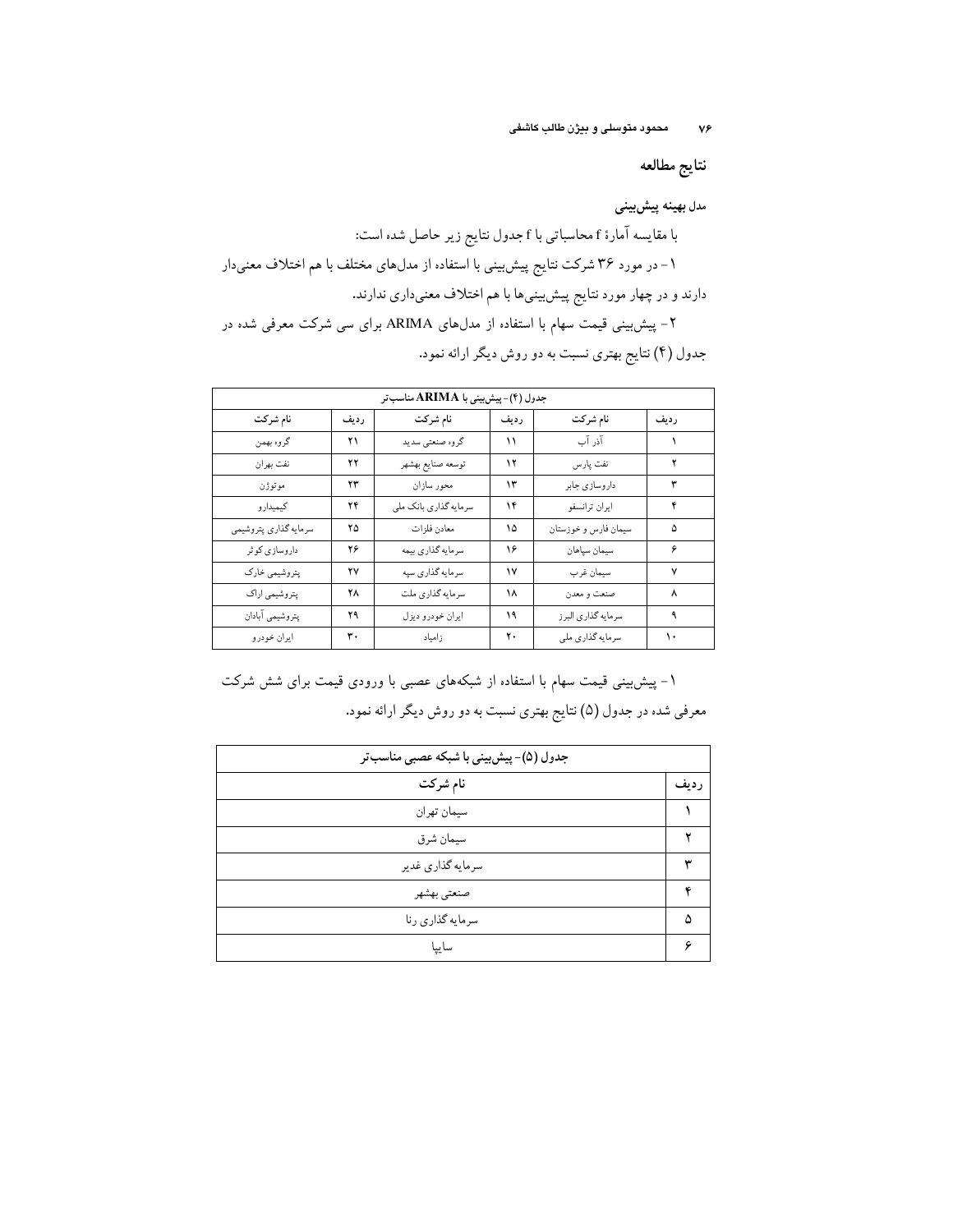۲- نتایج پیش بینی قیمت سهام با استفاده از مدلهای ARIMA٬ شبکههای عصبی با ورودی قیمت و شبکههای عصبی با ورودی قیمت و شاخص تحلیل تکنیکی برای چهار شرکت معرفی شده در جدول (۶) با یکدیگر تفاوت معنی داری نداشت.

| جدول (۶)- پیشبینی یکسان دو روش |       |  |  |  |  |
|--------------------------------|-------|--|--|--|--|
| نام شرکت                       | ر دىف |  |  |  |  |
| سيمان شمال                     |       |  |  |  |  |
| كف                             |       |  |  |  |  |
| پتروشيمي اصفهان                |       |  |  |  |  |
| توسعه صنعتي                    |       |  |  |  |  |

۳- پیش بینی قیمت سهام برای ده دوره آتی با استفاده از مدل ARIMA در مورد ۲۵ شرکت معرفی شده در جدول (۷) در هیچ کدام از دورهها بیش از پنج درصد اختلاف با قیمت واقعی نداشت و در پانزده مورد اختلاف پیش بینی قیمت با قیمت واقعی حداقل در یک روز بیش از پنج درصد اختلاف داشت. بدین ترتیب پیش بینی قیمت سهام برابر ۶۲/۵ درصد شرکتها حتی در یک روز دور. (ده روز) اختلاف بیش از پنج درصد با قیمت واقعی سهام نداشته است که نشان دهنده عملکرد مناسب مدلهای ARIMA برای پیش بینی قیمت سهام میباشد.

| جدول (٧)- پیش بینی با ARIMA با کمتر از ۵ درصد خطا |      |                          |      |                         |      |  |  |  |
|---------------------------------------------------|------|--------------------------|------|-------------------------|------|--|--|--|
| نام شركت                                          | رديف | نام شركت                 | رديف | نام شركت                | رديف |  |  |  |
| كيميدارو                                          | ۱۹   | گروه صنعتبي سديد         | ۱۰   | آذر آب                  | ١    |  |  |  |
| سرمايه گذاري پتروشيمي                             | ۲.   | پتروشیمی خارک            | ۱۱   | نفت پارس                | ۲    |  |  |  |
| توسعه صنعتي                                       | ۲۱   | محور سازان               | ۱۲   | سيمان تهران             | ٣    |  |  |  |
| ايران خودرو                                       | ۲۲   | سرمايه گذاري بانک<br>ملى | ۱۳   | ايران ترانسفو           | ۴    |  |  |  |
| پتروشيمي اصفهان                                   | ۲۳   | سيمان شرق                | ۱۴   | سيمان فارس و<br>خوزستان | ۵    |  |  |  |
| زامياد                                            | ۲۴   | سرمايه گذاري بيمه        | ۱۵   | سيمان سپاهان            | ۶    |  |  |  |
| سرمايه گذاري ملي                                  | ۲۵   | سرمايه گذاري سپه         | ۱۶   | سيمان غرب               | ٧    |  |  |  |
|                                                   |      | سرمايه گذاري ملت         | ۱۷   | صنعت و معدن             | ٨    |  |  |  |
|                                                   |      | پتروشیمی اراک            | ۱۸   | نفت بهران               | ٩    |  |  |  |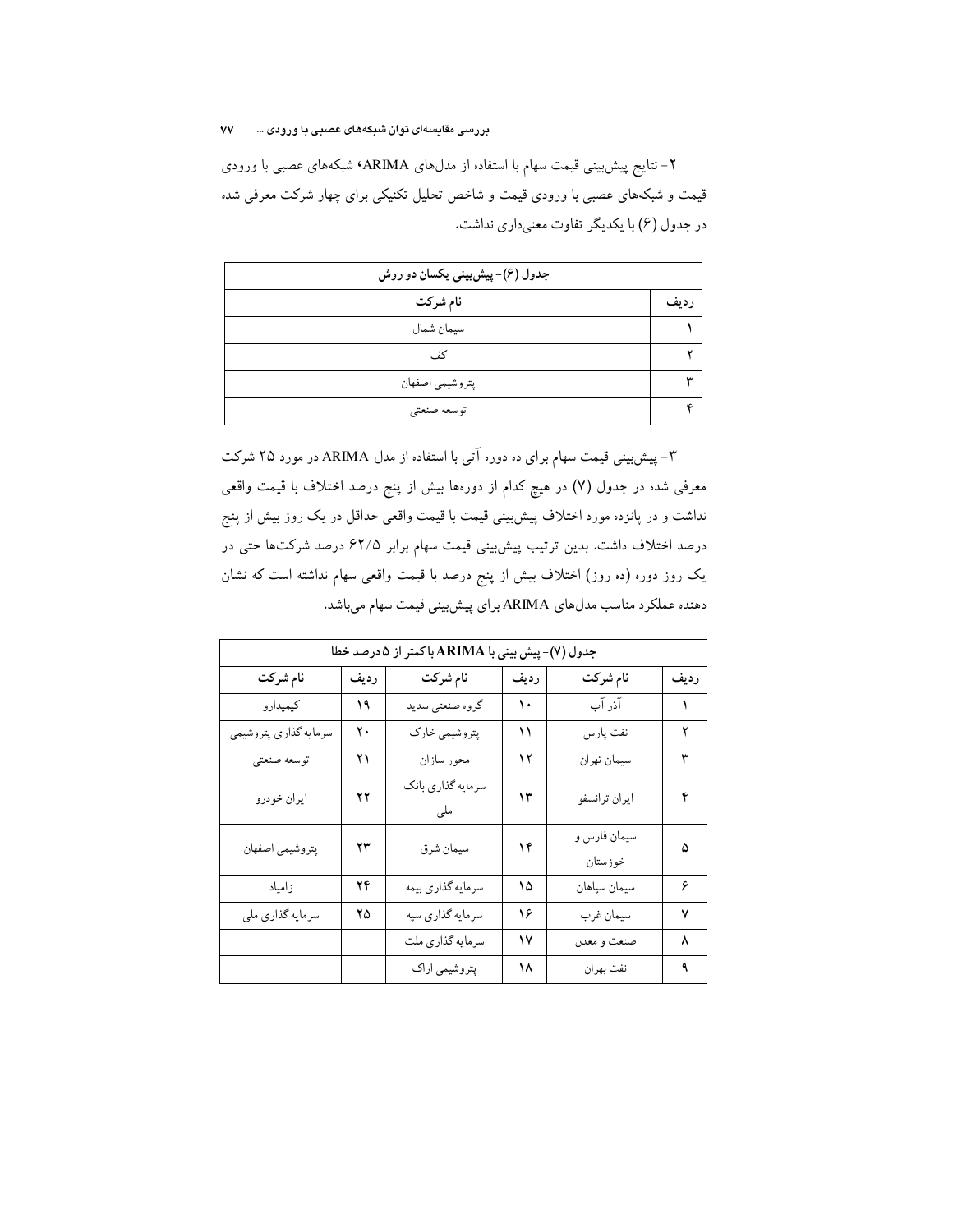۴- پیش بینی قیمت سهام برای ده دوره آتی با استفاده از شبکه عصبی استفاده کننده از قیمت (ارزش بازار) در مورد هجده شرکت معرفی شده در جدول (۸) . در هیچ کدام از دورهها بیش از پنج درصد اختلاف با قیمت واقعی نداشت و در ۲۲ مورد اختلاف پیش بینی با قیمت واقعی حداقل در یک روز بیش از پنج درصد اختلاف داشت. بدین ترتیب پیش بینی قیمت سهام برای ۴۵ درصد شرکتها حتی در یک روز دور. (ده روز) اختلاف بیش از پنج درصد با قیمت واقعی سهام نداشته است. اگرچه مدلهای شبکه عصبی استفاده کننده از قیمت سهام نتوانسته است همانند مدلهای ARIMA قیمت سهام را پیش بینی نماید ولی پیش بینی قیمت مناسب ۴۵ درصد شرکتها توسط این مدلها نشانگر قابلیت استفاده از تکنیک شبکههای عصبی تک ورودی (ورودی قیمت) برای پیش بینی قیمت سهام است.

| جدول (٨)- پیش بینی با شبکه عصبی (ورودی قیمت) با کمتر از ۵ درصد خطا |      |                   |      |                         |      |  |  |  |
|--------------------------------------------------------------------|------|-------------------|------|-------------------------|------|--|--|--|
| نام شركت                                                           | رديف | نام شركت          | رديف | نام شركت                | رديف |  |  |  |
| سرمايه گذاري ملي                                                   | ۱۳   | گروه صنعتي سديد   | ٧    | سرمايه گذاري رنا        |      |  |  |  |
| سايپا                                                              | ۱۴   | پتروشیمی خارک     | ٨    | نفت پارس                | ۲    |  |  |  |
| سرمايه گذاري ملت                                                   | ۱۵   | کیمیدارو          | ٩    | سيمان تهران             | ٣    |  |  |  |
| ايران خودرو                                                        | ۱۶   | سرمايه گذاري بانک | ۱۰   | ايران ترانسفو           | ۴    |  |  |  |
| سرمايه گذاري سپه                                                   | ۱۷   | سيمان شرق         | ۱۱   | سيمان فارس و<br>خوزستان | ۵    |  |  |  |
| صنعتي بهشهر                                                        | ۱۸   | سرمايه گذاري بيمه | ۱۲   | زامياد                  | ۶    |  |  |  |

۵– پیشبینی قیمت سهام برای ده دورهٔ آتی با استفاده از شبکه عصبی استفاده کننده از قیمت (ارزش بازار) و شاخصهای تحلیلی فقط در مورد دو شرکت معرفی شده در جدول (۹). در هیچ کدام ازدور هابیش از پنج درصد اختلاف با قیمت واقعی نداشت و در ۳۸ مورد (۹۵ درصد ) اختلاف پیش بینی قیمت با قیمت واقعی حداقل در یک روز بیش از پنج درصد اختلاف داشت. که نشان دهنده کارایی پایین شبکههای عصبی استفاده کننده از قیمت و شاخص تحلیل تکنیکی برای پیش بینی قیمت سهام میباشد.

| جدول (۹)- پیش بینی با شبکه عصبی (ورودی قیمت و شاخص های تحلیل تکنیکی) باکمتر از ۵ درصد خطا |      |  |  |  |
|-------------------------------------------------------------------------------------------|------|--|--|--|
| نام شرکت                                                                                  | رديف |  |  |  |
| ايران ترانسفو                                                                             |      |  |  |  |
| سيمان غرب                                                                                 |      |  |  |  |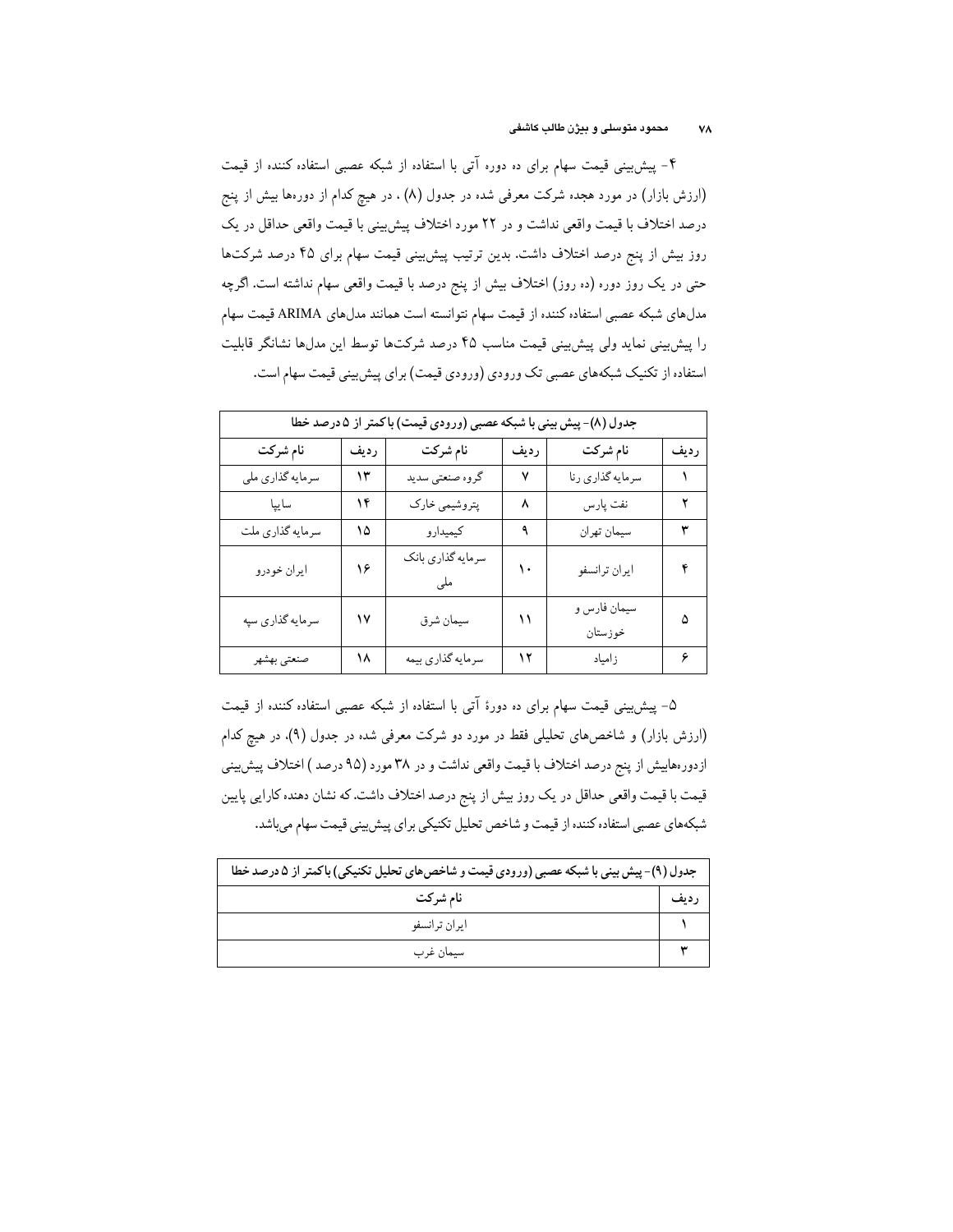۶– روند اختلاف بین پیش بینی قیمت توسط شبکه عصبی استفاده کننده از قیمت و شاخص های تحلیل تکنیکی از قیمت واقعی در مورد یانزده شرکت افزایشی میباشد و در مورد ۲۵ شرکت دیگر نمي توان هيچ الگويي در مورد روند اختلاف پيش بيني قيمت از قيمت واقعي شناسايي نمود. نكته مهمی که در نتایج پیش بینی مدل شبکه عصبی استفاده کننده از شاخص تحلیل تکنیکی وجود دارد، پیشبینیهای پرت میباشد. در مورد پنج شرکت اختلاف پیشبینی قیمت از قیمت واقعی در یک دوره ناگهان افزایش شدیدی را تجربه میکند و مجدداً کاهش می،یابد. نام شرکتها، و شماره دوره پیشبینی پرت و درصد اختلاف پیش بینی از قیمت واقعی در دورهٔ پرت نسبت به دورهٔ قبل و بعد در حدول (١٠) ا<sub>ن</sub> ائه شده است.

| جدول (۱۰)- پیش بینیهای پرت در مدلهای شبکه عصبی |              |      |                            |      |  |  |  |  |  |
|------------------------------------------------|--------------|------|----------------------------|------|--|--|--|--|--|
| اختلاف به درصد                                 |              |      |                            |      |  |  |  |  |  |
| نسبت به دوره بعد                               | نسبت به دوره | دوره | نام شركت                   | رديف |  |  |  |  |  |
|                                                | قبل          |      |                            |      |  |  |  |  |  |
| ۲۱۱                                            | ۲۸۵          | ٩    | سرمايه گذاري غدير          |      |  |  |  |  |  |
| ٢.,                                            | ۳۰۰۰         | ۵    | ايران خودرو ديزل           |      |  |  |  |  |  |
| ۱۰۹                                            | 557          | ۵    | زامياد                     |      |  |  |  |  |  |
| ۴۳                                             | ۱۵۲          | ۶    | سر مايه گذار ي<br>پتروشيمي | ۴    |  |  |  |  |  |
| ۱۹۱                                            | ۱۶۵۰         | ٧    | يتروشيمي اصفهان            | ۵    |  |  |  |  |  |

٧- روند اختلاف بين پيش بيني قيمت توسط مدل ARIMA از قيمت واقعي در مورد چهارده شرکت افزایشی است. بدین معنی که اختلاف در روزهای اول پیش بینی کم و به مرور با افزایش شماره دوره، اختلاف افزایش می،پابد. در مورد ۲۶ شرکت دیگر نمی تواند در مورد روند اختلاف پیش بینی قیمت از واقعی، الگویی را شناسایی نمود.

٨- روند اختلاف بين پيش بيني قيمت توسط شبكه عصبي استفاده كننده از قيمت واقعي در مورد شش شرکت افزایشی میباشد و در مورد ۳۴ شرکت دیگر نمیتوان هیچ الگویی درمورد روند اختلاف پيشبيني قيمت از قيمت واقعي شناسايي نمود.

۹– از آنجا که در مورد سی شرکت معادل ۷۵ ۰درصد کل حجم نمونه، پیش بینی قیمت توسط مدلهای ARIMA به طور معنیداری نسبت به مدلهای شبکه عصبی نتایج بهتری ارائه نموده است میتوان اظهار داشت که مدلهای خطی بهتر از مدلهای غیر خطی می توانند پیچیدگیهای سریهای زمانی قیمت سهام را تجزیه و تحلیل نموده و برای پیش بینی قیمت مورد استفاده قرار گیرند.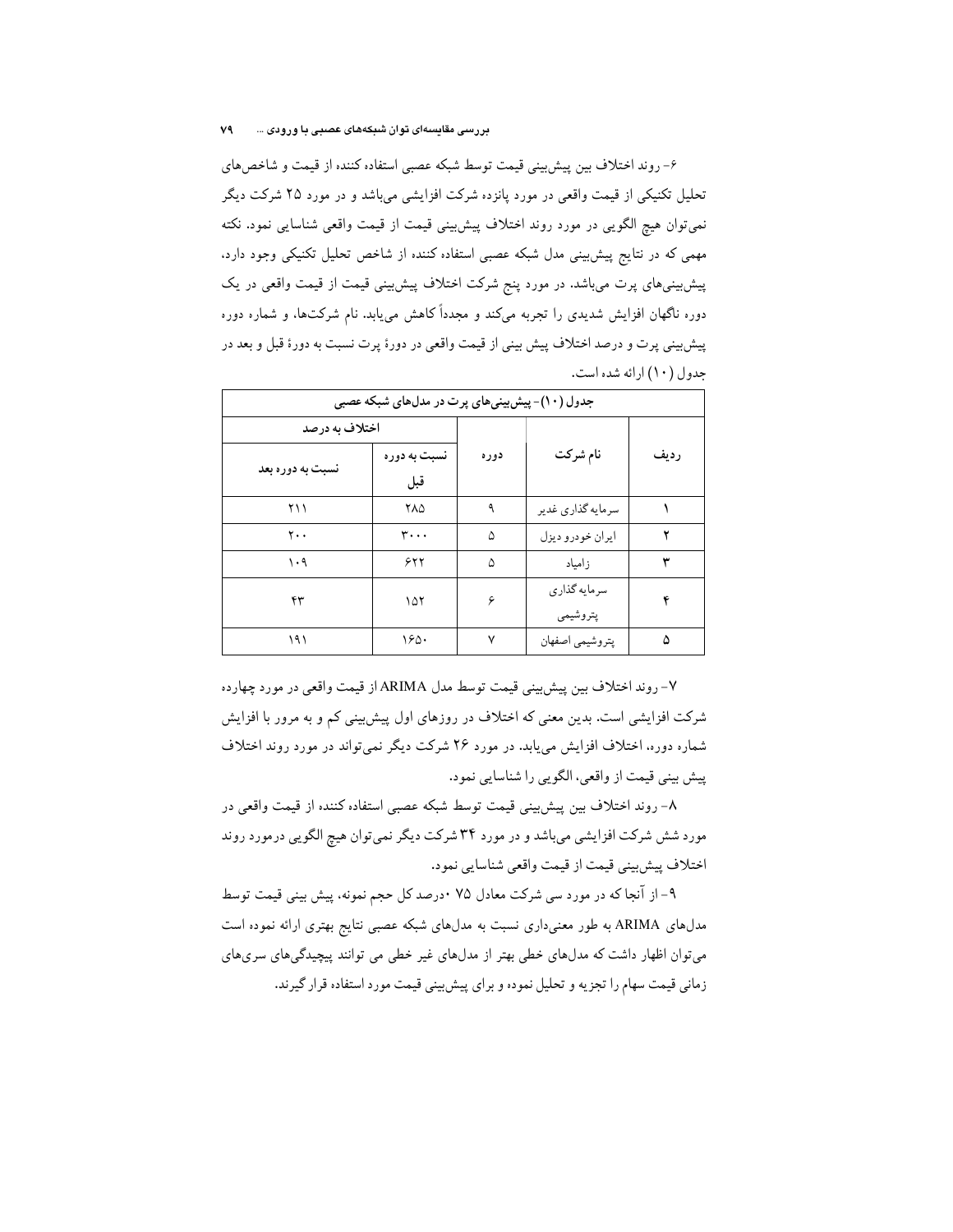۱۰-از آنجاکه درهیچ موردی پیش بینی صورت گرفته توسط شبکههای عصبی استفاده کننده از قیمت سهام و شاخصهای تحلیل تکنیکی نتوانسته به طور معنیداری بهتر از سایر مدلها، قیمت سهام را پیش بینی کند. میتوان نتیجه گرفت که افزایش ورودیهای شبکه عصبی با وارد نمودن سریهای زمانی میانگینهای متحرک ۵. ۱۰ و ۲۰ روز.. RSI و ROC دوازده روزه تأثیر معنیداری بر بهبود پیش بینی قیمت سهام توسط شبکههای عصبی مورد استفاده در این مقاله نداشته است و شبکه عصبی تک ورودی (ورودی قیمت) که با يافتن نرونها و وقفههاي بهينه، اقدام به پيش بيني ميكند، نتايج بهتري ارائه نموده است.

۱۱- شاخص های تحلیل تکنیکی مورد استفاده در شبکههای عصبی این مقاله که عبارت بودند از میانگین متحرک ۱۰،۵ و ۲۰ روزه و RSI و ROC، دوازده روزه برای ده دورهای که شبکه اقدام به پیش بینی قیمت می نماید بر اساس قیمتهای پیش بینی دور های قبلی محاسبه می شوند. به عنوان نمونه میانگین متحرک پنج روزهای که برای پیش بینی قیمت هفتمین دوره مورد استفاده قرار میگیرد و به عنوان ورودی به شبکه وارد میشود با استفاده از مقادیر پیش بینی قیمت دورههای دوم تا ششم محاسبه می شود؛ در صورت وجود خطا در مقادیر پیش بینی قیمت، ورودی جدید \_در اینجا (MA(5\_ براساس این دادها ساخته میشود و به شبکه وارد میگردد باعث تشدید خطا میگردد و پیش بینی قیمت را نسبت به مدل شبکه عصبی ساده تک متغیره (با استفاده از وقفههای قیمت) بدتر میکند.

۱۲-اشکال در فرایند یادگیری شبکههای عصبی به علت پیچیدگی سری زمانی بعضی شرکتها را می توان به عنوان دلیلی برای عملکرد ضعیف این روش پیش بینی برای این شرکتها به شمار آورد.

۱۳-این امکان وجود دارد که در واقع به دلیل خطی بودن حرکت سریهای زمانی قیمت سهام در دورهٔ مورد بررسی، مدلهای خطبی- ARIMA، بهتر توانستهاند قیمت را پیش بینی کنند و به همین دلیل است که مدلهای غیر خطی-شبکه عصبی، نتوانستهاند عملکرد مطلوبی برای پیش بینی ارائه دهند.

| جدول (١١)- مقایسه مجموع مربعات خطای نرمال مدل های مختلف و انتخاب مدل بهینه برای پیش بینی |         |              |              |                      |      |  |  |
|------------------------------------------------------------------------------------------|---------|--------------|--------------|----------------------|------|--|--|
| بهتر ين مدل پيش بيني                                                                     | ANN T   | <b>ANN P</b> | <b>ARIMA</b> | شر کت                | رديف |  |  |
| ARIMA(3,8)                                                                               | 0.20498 | 0.05949      | 0.00289      | آذر آب               | 1    |  |  |
| ARIMA(3,8)                                                                               | 0.22858 | 0.00931      | 0.00774      | نفت يارس             | 2    |  |  |
| ARIMA(4,5)                                                                               | 0.24249 | 0.01005      | 0.00774      | داروسازی جابر        | 3    |  |  |
| ARIMA(5,7)                                                                               | 0.00164 | 0.00282      | 0.00116      | ايران ترانسفو        | 4    |  |  |
| ARIMA(10,9)                                                                              | 1.40559 | 0.00446      | 0.00272      | سیمان فارس و خوزستان | 5    |  |  |
| ARIMA(4,5)                                                                               | 1.51390 | 0.01915      | 0.01164      | سيمان سياهان         | 6    |  |  |
| هر سه مدل                                                                                | 0.15680 | 0.11526      | 0.14688      | سيمان شمال           | 7    |  |  |
| ANN P                                                                                    | 0.50100 | 0.00016      | 0.00144      | سیمان تهر ان         | 8    |  |  |
| ANN P                                                                                    | 0.05380 | 0.00063      | 0.00173      | سیمان شر ق           | 9    |  |  |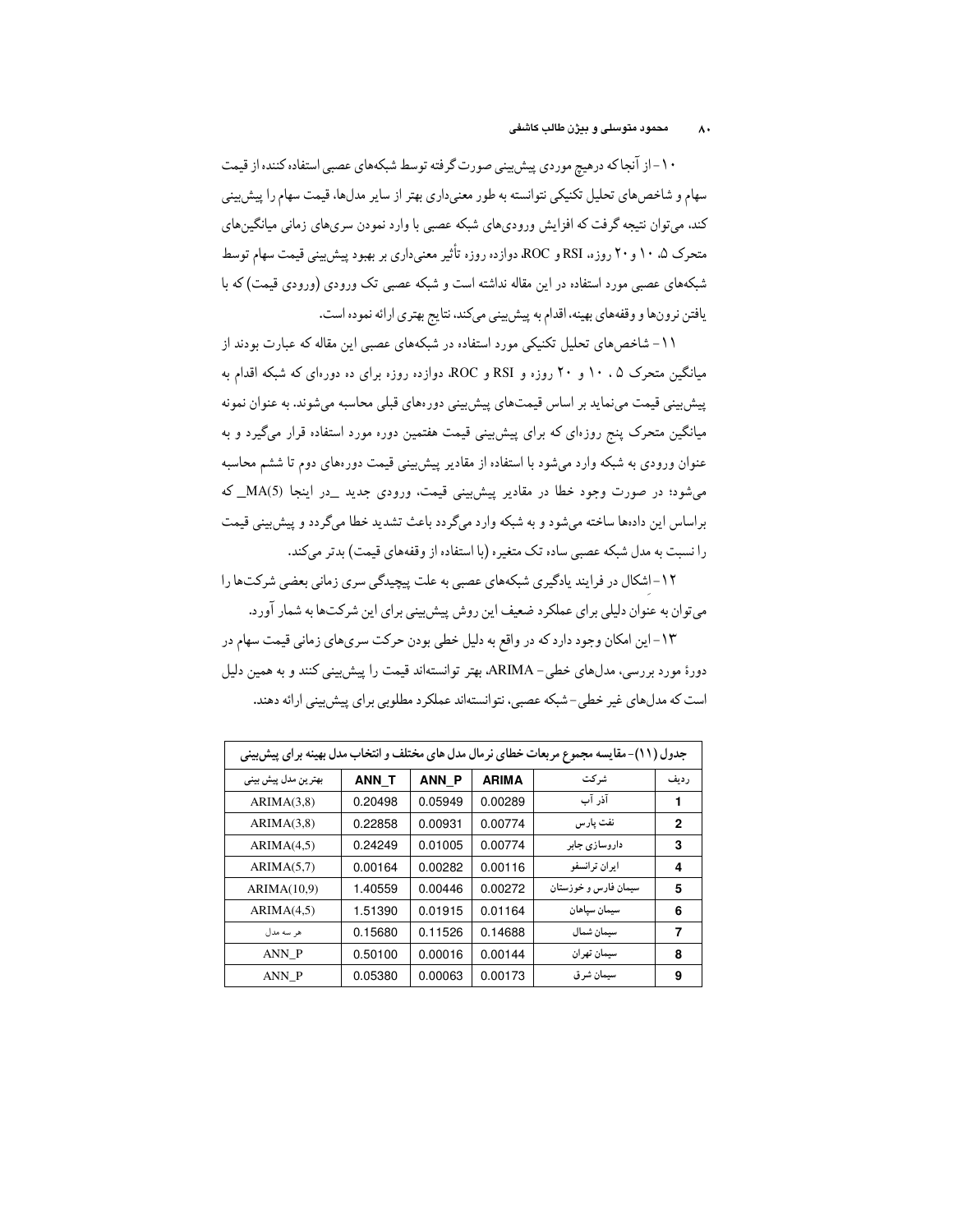| ARIMA(8,7)   | 0.00082  | 0.00278 | 0.00005 | سيمان غرب                       | 10 |  |
|--------------|----------|---------|---------|---------------------------------|----|--|
| ARIMA(8,9)   | 0.27063  | 0.00495 | 0.00081 | صنعت و معدن                     | 11 |  |
| ARIMA(7,6)   | 0.02084  | 0.01808 | 0.00461 | سرمايه گذارى البرز              | 12 |  |
| ARIMA(10,6)  | 0.39094  | 0.00634 | 0.00042 | سرمايه گذارى ملى                | 13 |  |
| هر سه مدل    | 0.03525  | 0.04633 | 0.02553 | توسعه صنعتى                     | 14 |  |
| ARIMA(8.9)   | 0.03793  | 0.00161 | 0.00017 | گروه صنعتی سدید                 | 15 |  |
| ARIMA(3,3)   | 0.23306  | 0.00758 | 0.00105 | توسعه صنايع بهشهر               | 16 |  |
| ANN_P        | 0.11515  | 0.01582 | 0.02237 | سرمايه گذاري غدير               | 17 |  |
| ANN_P        | 0.48606  | 0.00098 | 0.02423 | سر مایه گذاری رنا               | 18 |  |
| ARIMA(7,8)   | 0.32604  | 0.00366 | 0.00264 | سرمايه گذاري بانک ملي           | 19 |  |
| ARIMA(5,9)   | 0.11254  | 0.00869 | 0.00191 | معادن فلز ات                    | 20 |  |
| ARIMA(9,10)  | 0.25202  | 0.01287 | 0.00698 | سر مایه گذاری بیمه              | 21 |  |
| ARIMA(7,7)   | 0.19134  | 0.00103 | 0.00069 | سرمايه گذاري سپه                | 22 |  |
| ARIMA(8.3)   | 0.03180  | 0.00717 | 0.00470 | سرمايه گذاري ملت                | 23 |  |
| ARIMA(5,6)   | 1.29955  | 0.00950 | 0.00057 | ايران خودرو                     | 24 |  |
| ARIMA(8,3)   | 0.22120  | 0.00286 | 0.00236 | محورسازان                       | 25 |  |
| ARIMA(4,10)  | 0.35138  | 0.05087 | 0.01685 | ايران خودرو ديزل                | 26 |  |
| ARIMA(9,9)   | 0.56394  | 0.00249 | 0.00089 | زامياد                          | 27 |  |
| ARIMA(7,9)   | 0.02131  | 0.01165 | 0.00750 | گروه بهمن                       | 28 |  |
| ARIMA(6,8)   | 0.17845  | 0.00518 | 0.00031 | نفت بهران                       | 29 |  |
| ARIMA(5,5)   | 0.24021  | 0.04759 | 0.02514 | موتوژن                          | 30 |  |
| ARIMA(10,10) | 0.33292  | 0.00915 | 0.00276 | کیمیدارو                        | 31 |  |
| هر سه مدل    | 0.04179  | 0.08650 | 0.06894 | كف                              | 32 |  |
| ARIMA(4,4)   | 0.01825  | 0.02533 | 0.00327 | سرمايه گذاري پتروشيمي           | 33 |  |
| ARIMA(3,5)   | 0.08392  | 0.01947 | 0.01360 | داروسازی کو ثر                  | 34 |  |
| ARIMA(2,10)  | 0.01677  | 0.00341 | 0.00005 | پتروشیمی خارک                   | 35 |  |
| هر سه مدل    | 0.03940  | 0.02299 | 0.00470 | پتروشيمي اصفهان                 | 36 |  |
| ARIMA(7,4)   | 0.03301  | 0.02563 | 0.00159 | پتروشیمی اراک                   | 37 |  |
| ARIMA(9,1)   | 0.16883  | 0.09076 | 0.04866 | يتروشيمي أبادان                 | 38 |  |
| ANN_P        | 0.09923  | 0.00219 | 0.00275 | صنعتي بهشهر                     | 39 |  |
| ANN_P        | 0.77762  | 0.00268 | 0.00275 | ساييا                           | 40 |  |
|              | 11.30098 | 0.77745 | 0.46872 | مجموع مربعات خطاي نرمال ۴۰ شركت |    |  |
|              |          |         |         |                                 |    |  |

بررسی مقایسهای توان شبکههای عصبی با ورودی ... ۸۱

.<br>ARIMA: فرآیند میانگین متحرک خود رگرسیون هم انباشته

ANN\_P: شبکه عصبي با ورودي قيمت

ANN\_T: شبکه عصبی با ورودی قیمت و شاخصهای تحلیل تکنیکی